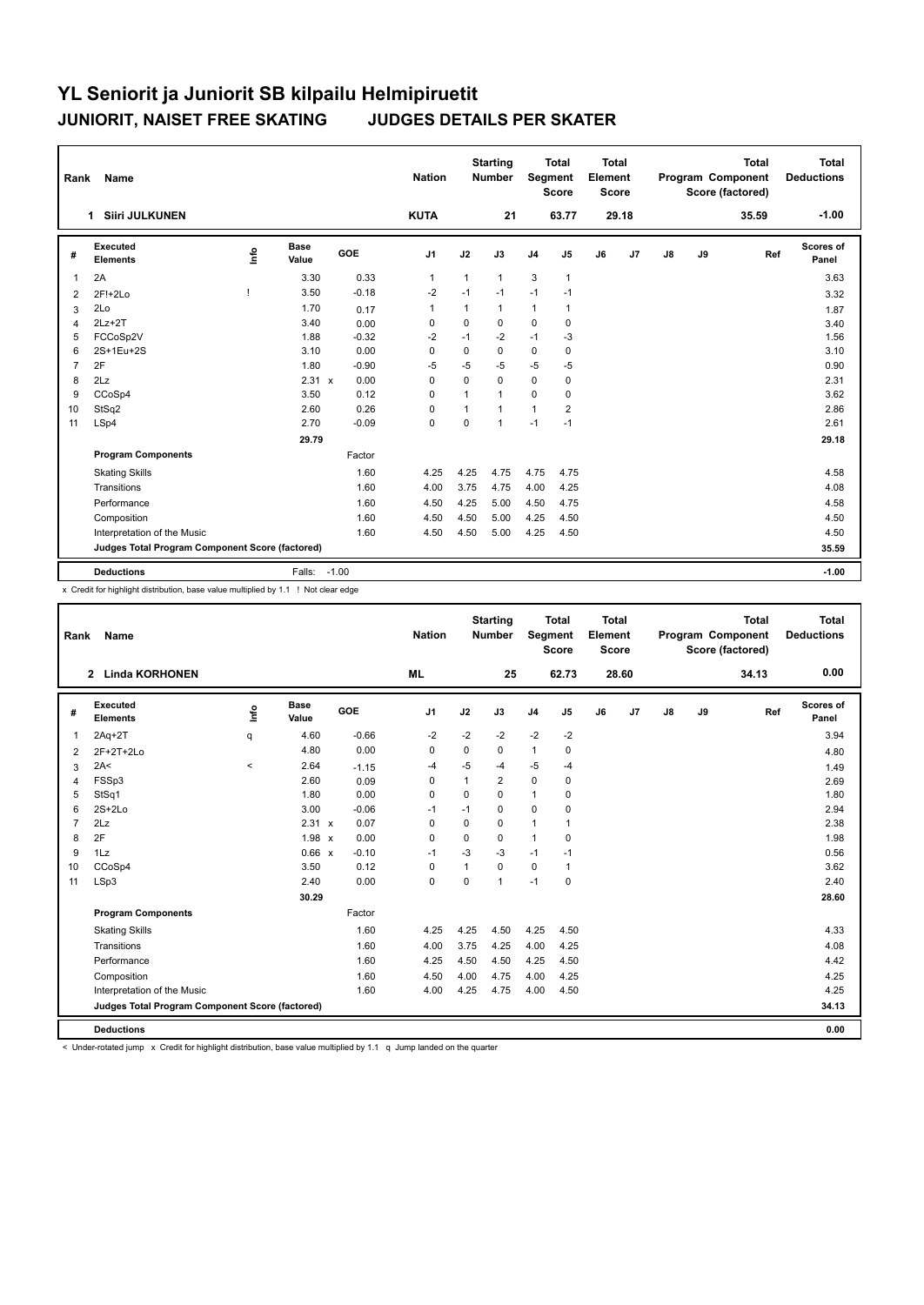| Rank           | Name                                            |              |                      |         | <b>Nation</b> |              | <b>Starting</b><br>Number | Segment        | <b>Total</b><br><b>Score</b> | <b>Total</b><br>Element<br>Score |       |               |    | <b>Total</b><br><b>Program Component</b><br>Score (factored) | <b>Total</b><br><b>Deductions</b> |
|----------------|-------------------------------------------------|--------------|----------------------|---------|---------------|--------------|---------------------------|----------------|------------------------------|----------------------------------|-------|---------------|----|--------------------------------------------------------------|-----------------------------------|
|                | <b>Ella KOMPPA</b><br>3                         |              |                      |         | <b>NJT</b>    |              | 26                        |                | 62.25                        |                                  | 25.97 |               |    | 36.28                                                        | 0.00                              |
| #              | Executed<br><b>Elements</b>                     | ١nf٥         | <b>Base</b><br>Value | GOE     | J1            | J2           | J3                        | J <sub>4</sub> | J5                           | J6                               | J7    | $\mathsf{J}8$ | J9 | Ref                                                          | Scores of<br>Panel                |
| $\overline{1}$ | 2Lz!+2T+2Lo<                                    |              | 4.76                 | $-0.63$ | -4            | $-4$         | $-2$                      | $-2$           | $-3$                         |                                  |       |               |    |                                                              | 4.13                              |
| $\overline{2}$ | $2S+2T2$                                        | $\prec$      | 2.34                 | $-0.26$ | $-2$          | $-3$         | $-2$                      | $-2$           | $-2$                         |                                  |       |               |    |                                                              | 2.08                              |
| 3              | $2F+2Lo<$                                       | $\prec$      | 3.16                 | $-0.54$ | -3            | $-3$         | $-3$                      | $-3$           | $-2$                         |                                  |       |               |    |                                                              | 2.62                              |
| 4              | LSp3                                            |              | 2.40                 | $-0.08$ | $\mathbf 0$   | $\mathbf 0$  | $\mathbf 0$               | $-1$           | $-1$                         |                                  |       |               |    |                                                              | 2.32                              |
| 5              | FSSp4                                           |              | 3.00                 | 0.10    | 0             | $\mathbf{1}$ | $\mathbf{1}$              | $\mathbf 0$    | $\mathbf 0$                  |                                  |       |               |    |                                                              | 3.10                              |
| 6              | 2F                                              |              | 1.80                 | 0.18    | 0             | 1            | $\mathbf{1}$              | $\mathbf{1}$   | 1                            |                                  |       |               |    |                                                              | 1.98                              |
| $\overline{7}$ | 1A                                              |              | 1.21<br>$\mathsf{x}$ | 0.00    | 0             | 1            | $\mathbf 0$               | $\mathbf 0$    | $\mathbf 0$                  |                                  |       |               |    |                                                              | 1.21                              |
| 8              | CCoSp3V                                         |              | 2.25                 | 0.08    | 0             | 1            | $\mathbf{1}$              | $\mathbf 0$    | 0                            |                                  |       |               |    |                                                              | 2.33                              |
| 9              | 2Lz!                                            | $\mathbf{I}$ | 2.31 x               | $-0.14$ | $-2$          | $-1$         | 0                         | $\mathbf 0$    | $-1$                         |                                  |       |               |    |                                                              | 2.17                              |
| 10             | 2S                                              |              | $1.43 \times$        | 0.00    | $\mathbf 0$   | $\mathbf 0$  | $\Omega$                  | $\mathbf 0$    | $\mathbf 0$                  |                                  |       |               |    |                                                              | 1.43                              |
| 11             | StSq2                                           |              | 2.60                 | 0.00    | $\pmb{0}$     | 1            | $\mathbf 0$               | 0              | $\pmb{0}$                    |                                  |       |               |    |                                                              | 2.60                              |
|                |                                                 |              | 27.26                |         |               |              |                           |                |                              |                                  |       |               |    |                                                              | 25.97                             |
|                | <b>Program Components</b>                       |              |                      | Factor  |               |              |                           |                |                              |                                  |       |               |    |                                                              |                                   |
|                | <b>Skating Skills</b>                           |              |                      | 1.60    | 4.25          | 4.25         | 4.50                      | 4.50           | 4.50                         |                                  |       |               |    |                                                              | 4.42                              |
|                | Transitions                                     |              |                      | 1.60    | 4.00          | 3.75         | 4.75                      | 4.25           | 4.25                         |                                  |       |               |    |                                                              | 4.17                              |
|                | Performance                                     |              |                      | 1.60    | 4.50          | 4.75         | 5.00                      | 4.50           | 4.75                         |                                  |       |               |    |                                                              | 4.67                              |
|                | Composition                                     |              |                      | 1.60    | 4.50          | 4.50         | 5.25                      | 4.75           | 4.75                         |                                  |       |               |    |                                                              | 4.67                              |
|                | Interpretation of the Music                     |              |                      | 1.60    | 4.50          | 4.50         | 5.25                      | 4.75           | 5.00                         |                                  |       |               |    |                                                              | 4.75                              |
|                | Judges Total Program Component Score (factored) |              |                      |         |               |              |                           |                |                              |                                  |       |               |    |                                                              | 36.28                             |
|                | <b>Deductions</b>                               |              |                      |         |               |              |                           |                |                              |                                  |       |               |    |                                                              | 0.00                              |

< Under-rotated jump x Credit for highlight distribution, base value multiplied by 1.1 ! Not clear edge

| Rank           | Name                                            |      |                      |            | <b>Nation</b>  |                | <b>Starting</b><br><b>Number</b> |                | <b>Total</b><br>Segment<br><b>Score</b> | <b>Total</b><br>Element<br><b>Score</b> |       |               |    | <b>Total</b><br>Program Component<br>Score (factored) | <b>Total</b><br><b>Deductions</b> |
|----------------|-------------------------------------------------|------|----------------------|------------|----------------|----------------|----------------------------------|----------------|-----------------------------------------|-----------------------------------------|-------|---------------|----|-------------------------------------------------------|-----------------------------------|
|                | 4 Venla LAIOS                                   |      |                      |            | <b>KELS</b>    |                | 23                               |                | 61.59                                   |                                         | 28.25 |               |    | 33.34                                                 | 0.00                              |
| #              | Executed<br><b>Elements</b>                     | lnfo | <b>Base</b><br>Value | <b>GOE</b> | J <sub>1</sub> | J2             | J3                               | J <sub>4</sub> | J5                                      | J6                                      | J7    | $\mathsf{J}8$ | J9 | Ref                                                   | Scores of<br>Panel                |
| 1              | 2S                                              |      | 1.30                 | 0.04       | $\mathbf 0$    | $\mathbf{1}$   | 0                                | $\mathbf{1}$   | $\mathbf 0$                             |                                         |       |               |    |                                                       | 1.34                              |
| 2              | 2F!+2T+2T                                       |      | 4.40                 | $-0.18$    | $-2$           | $-1$           | $-1$                             | $-1$           | $-1$                                    |                                         |       |               |    |                                                       | 4.22                              |
| 3              | 2Lo                                             |      | 1.70                 | 0.00       | $\mathbf 0$    | $\Omega$       | 0                                | $\mathbf 0$    | $\mathbf 0$                             |                                         |       |               |    |                                                       | 1.70                              |
| 4              | CSp3                                            |      | 2.30                 | 0.15       | $\mathbf{1}$   | 1              | 1                                | $\Omega$       | 0                                       |                                         |       |               |    |                                                       | 2.45                              |
| 5              | 2Lz!+1A+SEQ                                     |      | 2.56                 | $-0.21$    | $-2$           | $-1$           | $-1$                             | $\mathbf 0$    | $-1$                                    |                                         |       |               |    |                                                       | 2.35                              |
| 6              | 2F!+2Lo<                                        |      | $3.48 \times$        | $-0.60$    | $-5$           | $-4$           | $-3$                             | $-2$           | $-3$                                    |                                         |       |               |    |                                                       | 2.88                              |
| $\overline{7}$ | StSq2                                           |      | 2.60                 | 0.00       | $\mathbf 0$    | $\Omega$       | 0                                | $\pmb{0}$      | 0                                       |                                         |       |               |    |                                                       | 2.60                              |
| 8              | 2Lz!                                            |      | 2.31 x               | $-0.28$    | $-2$           | $-2$           | $-1$                             | $-1$           | $-1$                                    |                                         |       |               |    |                                                       | 2.03                              |
| 9              | CCoSp4                                          |      | 3.50                 | 0.47       | 1              | $\overline{2}$ | $\mathbf{1}$                     | $\mathbf{1}$   | 2                                       |                                         |       |               |    |                                                       | 3.97                              |
| 10             | 1A                                              |      | 1.21 x               | 0.00       | $\mathbf 0$    | $\Omega$       | $\Omega$                         | $\mathbf 0$    | $\Omega$                                |                                         |       |               |    |                                                       | 1.21                              |
| 11             | FSSp4                                           |      | 3.00                 | 0.50       | $\mathbf{1}$   | 3              | $\mathbf{1}$                     | $\overline{2}$ | $\overline{2}$                          |                                         |       |               |    |                                                       | 3.50                              |
|                |                                                 |      | 28.36                |            |                |                |                                  |                |                                         |                                         |       |               |    |                                                       | 28.25                             |
|                | <b>Program Components</b>                       |      |                      | Factor     |                |                |                                  |                |                                         |                                         |       |               |    |                                                       |                                   |
|                | <b>Skating Skills</b>                           |      |                      | 1.60       | 4.25           | 4.00           | 4.25                             | 4.25           | 4.25                                    |                                         |       |               |    |                                                       | 4.25                              |
|                | Transitions                                     |      |                      | 1.60       | 4.00           | 3.25           | 4.25                             | 3.75           | 4.25                                    |                                         |       |               |    |                                                       | 4.00                              |
|                | Performance                                     |      |                      | 1.60       | 4.00           | 4.25           | 4.50                             | 4.00           | 5.00                                    |                                         |       |               |    |                                                       | 4.25                              |
|                | Composition                                     |      |                      | 1.60       | 4.25           | 3.75           | 4.25                             | 4.00           | 4.50                                    |                                         |       |               |    |                                                       | 4.17                              |
|                | Interpretation of the Music                     |      |                      | 1.60       | 4.00           | 4.00           | 4.25                             | 4.25           | 4.50                                    |                                         |       |               |    |                                                       | 4.17                              |
|                | Judges Total Program Component Score (factored) |      |                      |            |                |                |                                  |                |                                         |                                         |       |               |    |                                                       | 33.34                             |
|                | <b>Deductions</b>                               |      |                      |            |                |                |                                  |                |                                         |                                         |       |               |    |                                                       | 0.00                              |

< Under-rotated jump x Credit for highlight distribution, base value multiplied by 1.1 ! Not clear edge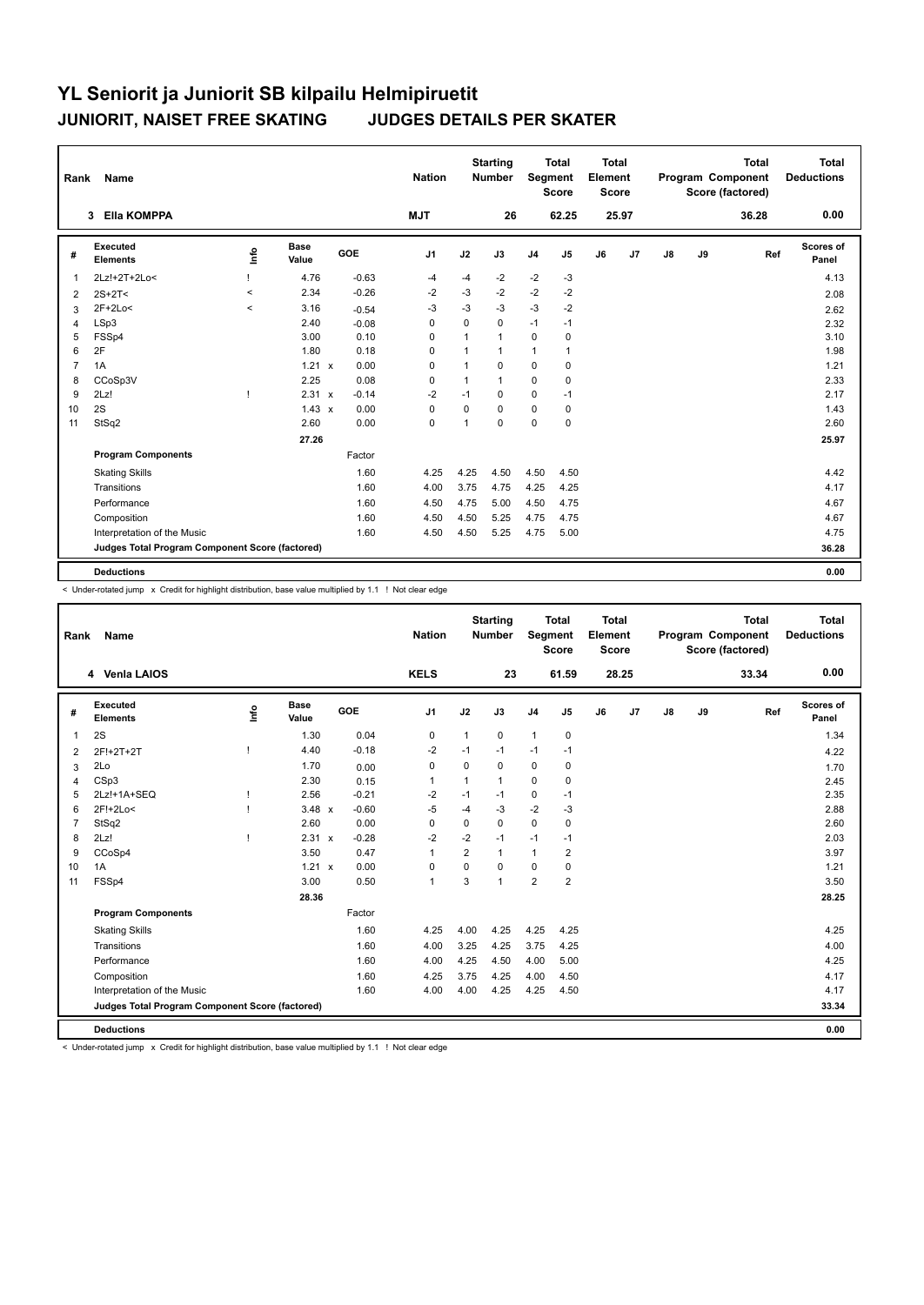| Rank           | <b>Name</b>                                     |      |               |            | <b>Nation</b>  |              | <b>Starting</b><br><b>Number</b> | Segment        | <b>Total</b><br><b>Score</b> | <b>Total</b><br>Element<br><b>Score</b> |                |               |    | <b>Total</b><br>Program Component<br>Score (factored) | <b>Total</b><br><b>Deductions</b> |
|----------------|-------------------------------------------------|------|---------------|------------|----------------|--------------|----------------------------------|----------------|------------------------------|-----------------------------------------|----------------|---------------|----|-------------------------------------------------------|-----------------------------------|
|                | Kerttu KUOPPAMÄKI<br>5.                         |      |               |            | <b>HTA</b>     |              | 15                               |                | 60.94                        |                                         | 26.14          |               |    | 34.80                                                 | 0.00                              |
| #              | Executed<br><b>Elements</b>                     | ١nfo | Base<br>Value | <b>GOE</b> | J <sub>1</sub> | J2           | J3                               | J <sub>4</sub> | J <sub>5</sub>               | J6                                      | J <sub>7</sub> | $\mathsf{J}8$ | J9 | Ref                                                   | Scores of<br>Panel                |
| $\overline{1}$ | 1A                                              |      | 1.10          | 0.07       | $\mathbf 0$    | $\mathbf{1}$ | 1                                | $\overline{1}$ | $\mathbf 0$                  |                                         |                |               |    |                                                       | 1.17                              |
| 2              | 2F+1Eu+2S                                       |      | 3.60          | 0.18       | 0              | $\mathbf{1}$ | 1                                | $\mathbf{1}$   | $\mathbf{1}$                 |                                         |                |               |    |                                                       | 3.78                              |
| 3              | 2Lz!+2Lo                                        |      | 3.80          | $-0.28$    | $-2$           | $-2$         | $-1$                             | 0              | $-1$                         |                                         |                |               |    |                                                       | 3.52                              |
| 4              | 2Lo                                             |      | 1.70          | 0.06       | 0              | $\mathbf{1}$ | $\mathbf{1}$                     | $\mathbf 0$    | 0                            |                                         |                |               |    |                                                       | 1.76                              |
| 5              | FCCoSp4                                         |      | 3.50          | 0.12       | $\overline{1}$ | $\Omega$     | 1                                | $\mathbf 0$    | $\mathbf 0$                  |                                         |                |               |    |                                                       | 3.62                              |
| 6              | StSq2                                           |      | 2.60          | 0.00       | 0              | $\Omega$     | 1                                | $\Omega$       | 0                            |                                         |                |               |    |                                                       | 2.60                              |
| $\overline{7}$ | 2S                                              |      | $1.43 \times$ | $-0.13$    | $-1$           | $-1$         | $-1$                             | $-2$           | $-1$                         |                                         |                |               |    |                                                       | 1.30                              |
| 8              | CS <sub>p2</sub>                                |      | 1.80          | 0.00       | $\mathbf 0$    | $\mathbf{1}$ | $\Omega$                         | $\mathbf 0$    | 0                            |                                         |                |               |    |                                                       | 1.80                              |
| 9              | 2F                                              |      | $1.98 \times$ | $-0.54$    | $-3$           | -3           | $-3$                             | $-4$           | -3                           |                                         |                |               |    |                                                       | 1.44                              |
| 10             | 2Lz!+2T<                                        | f,   | $3.45 \times$ | $-0.70$    | $-4$           | $-5$         | $-3$                             | $-2$           | $-3$                         |                                         |                |               |    |                                                       | 2.75                              |
| 11             | CCoSp3V                                         |      | 2.25          | 0.15       | $\overline{1}$ | $\mathbf{1}$ | 1                                | $\mathbf 0$    | $\mathbf 0$                  |                                         |                |               |    |                                                       | 2.40                              |
|                |                                                 |      | 27.21         |            |                |              |                                  |                |                              |                                         |                |               |    |                                                       | 26.14                             |
|                | <b>Program Components</b>                       |      |               | Factor     |                |              |                                  |                |                              |                                         |                |               |    |                                                       |                                   |
|                | <b>Skating Skills</b>                           |      |               | 1.60       | 4.25           | 4.00         | 4.50                             | 4.50           | 4.50                         |                                         |                |               |    |                                                       | 4.42                              |
|                | Transitions                                     |      |               | 1.60       | 4.00           | 3.75         | 4.25                             | 4.25           | 4.00                         |                                         |                |               |    |                                                       | 4.08                              |
|                | Performance                                     |      |               | 1.60       | 4.25           | 4.25         | 4.50                             | 4.25           | 4.25                         |                                         |                |               |    |                                                       | 4.25                              |
|                | Composition                                     |      |               | 1.60       | 4.50           | 4.00         | 4.75                             | 4.50           | 4.50                         |                                         |                |               |    |                                                       | 4.50                              |
|                | Interpretation of the Music                     |      |               | 1.60       | 4.50           | 4.00         | 4.75                             | 4.50           | 4.50                         |                                         |                |               |    |                                                       | 4.50                              |
|                | Judges Total Program Component Score (factored) |      |               |            |                |              |                                  |                |                              |                                         |                |               |    |                                                       | 34.80                             |
|                | <b>Deductions</b>                               |      |               |            |                |              |                                  |                |                              |                                         |                |               |    |                                                       | 0.00                              |

< Under-rotated jump x Credit for highlight distribution, base value multiplied by 1.1 ! Not clear edge

| Rank           | Name                                            |                                  |                      |         | <b>Nation</b>  |                | <b>Starting</b><br><b>Number</b> | Segment        | <b>Total</b><br><b>Score</b> | <b>Total</b><br>Element<br><b>Score</b> |       |               |    | <b>Total</b><br>Program Component<br>Score (factored) | Total<br><b>Deductions</b> |
|----------------|-------------------------------------------------|----------------------------------|----------------------|---------|----------------|----------------|----------------------------------|----------------|------------------------------|-----------------------------------------|-------|---------------|----|-------------------------------------------------------|----------------------------|
|                | Laura-Sofia HOLMBERG<br>6.                      |                                  |                      |         | <b>KELS</b>    |                | 24                               |                | 60.41                        |                                         | 27.14 |               |    | 34.27                                                 | $-1.00$                    |
| #              | Executed<br><b>Elements</b>                     | $\mathop{\mathsf{Irr}}\nolimits$ | <b>Base</b><br>Value | GOE     | J <sub>1</sub> | J2             | J3                               | J <sub>4</sub> | J5                           | J6                                      | J7    | $\mathsf{J}8$ | J9 | Ref                                                   | Scores of<br>Panel         |
| 1              | 1A                                              |                                  | 1.10                 | 0.07    | $\mathbf 0$    | $\mathbf{1}$   | $\mathbf{1}$                     | $\mathbf{1}$   | $\mathbf 0$                  |                                         |       |               |    |                                                       | 1.17                       |
| $\overline{2}$ | 2Lz!+2T+2Lo                                     |                                  | 5.10                 | $-0.28$ | $-2$           | $-2$           | 0                                | $-1$           | $-1$                         |                                         |       |               |    |                                                       | 4.82                       |
| 3              | $2S+2Lo$                                        |                                  | 3.00                 | $-0.11$ | $-1$           | $-1$           | 0                                | $-1$           | $\mathbf 0$                  |                                         |       |               |    |                                                       | 2.89                       |
| 4              | FCSp3                                           |                                  | 2.80                 | 0.56    | $\overline{2}$ | $\overline{2}$ | $\overline{2}$                   | 2              | 1                            |                                         |       |               |    |                                                       | 3.36                       |
| 5              | 2Lz!+2T                                         |                                  | 3.40                 | $-0.28$ | $-2$           | $-1$           | $-1$                             | $-2$           | $-1$                         |                                         |       |               |    |                                                       | 3.12                       |
| 6              | 2F<                                             | $\prec$                          | 1.58 x               | $-0.72$ | $-5$           | $-5$           | $-5$                             | $-5$           | $-5$                         |                                         |       |               |    |                                                       | 0.86                       |
| $\overline{7}$ | SSp4                                            |                                  | 2.50                 | 0.33    | $\mathbf{1}$   | 3              | $\overline{2}$                   | $\mathbf{1}$   | 0                            |                                         |       |               |    |                                                       | 2.83                       |
| 8              | StSq1                                           |                                  | 1.80                 | 0.06    | $-1$           | 0              | 1                                | $\mathbf 0$    | 1                            |                                         |       |               |    |                                                       | 1.86                       |
| 9              | 2Sq                                             | q                                | $1.43 \times$        | $-0.48$ | $-4$           | $-3$           | $-4$                             | $-4$           | $-3$                         |                                         |       |               |    |                                                       | 0.95                       |
| 10             | 2F                                              |                                  | $1.98 \times$        | 0.00    | $\mathbf 0$    | $\mathbf 0$    | 0                                | $\mathbf 0$    | $\mathbf 0$                  |                                         |       |               |    |                                                       | 1.98                       |
| 11             | CCoSp3                                          |                                  | 3.00                 | 0.30    | $\mathbf{1}$   | $\overline{2}$ | 1                                | $\overline{1}$ | $\mathbf{1}$                 |                                         |       |               |    |                                                       | 3.30                       |
|                |                                                 |                                  | 27.69                |         |                |                |                                  |                |                              |                                         |       |               |    |                                                       | 27.14                      |
|                | <b>Program Components</b>                       |                                  |                      | Factor  |                |                |                                  |                |                              |                                         |       |               |    |                                                       |                            |
|                | <b>Skating Skills</b>                           |                                  |                      | 1.60    | 4.00           | 4.00           | 4.50                             | 4.50           | 4.50                         |                                         |       |               |    |                                                       | 4.33                       |
|                | Transitions                                     |                                  |                      | 1.60    | 3.50           | 3.50           | 4.25                             | 4.25           | 4.25                         |                                         |       |               |    |                                                       | 4.00                       |
|                | Performance                                     |                                  |                      | 1.60    | 4.00           | 4.00           | 4.75                             | 4.50           | 4.25                         |                                         |       |               |    |                                                       | 4.25                       |
|                | Composition                                     |                                  |                      | 1.60    | 4.25           | 4.00           | 5.00                             | 4.50           | 4.50                         |                                         |       |               |    |                                                       | 4.42                       |
|                | Interpretation of the Music                     |                                  |                      | 1.60    | 4.00           | 4.00           | 5.00                             | 4.75           | 4.50                         |                                         |       |               |    |                                                       | 4.42                       |
|                | Judges Total Program Component Score (factored) |                                  |                      |         |                |                |                                  |                |                              |                                         |       |               |    |                                                       | 34.27                      |
|                | <b>Deductions</b>                               |                                  | Falls:               | $-1.00$ |                |                |                                  |                |                              |                                         |       |               |    |                                                       | $-1.00$                    |

< Under-rotated jump x Credit for highlight distribution, base value multiplied by 1.1 ! Not clear edge q Jump landed on the quarter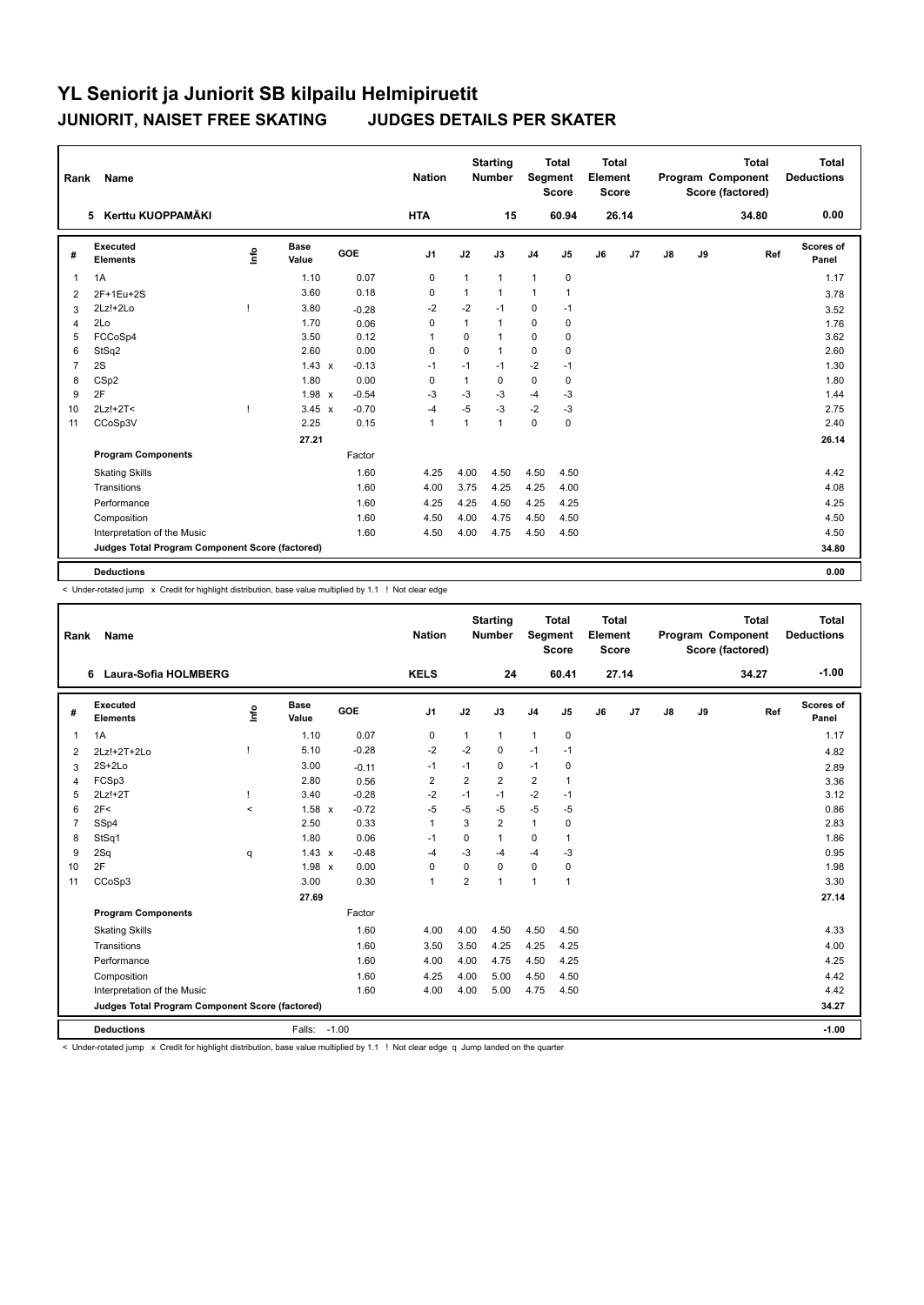| Rank           | Name                                            |         |                      |         | <b>Nation</b>  |              | <b>Starting</b><br><b>Number</b> | Segment        | <b>Total</b><br><b>Score</b> | <b>Total</b><br>Element<br><b>Score</b> |       |    |    | <b>Total</b><br>Program Component<br>Score (factored) | <b>Total</b><br><b>Deductions</b> |
|----------------|-------------------------------------------------|---------|----------------------|---------|----------------|--------------|----------------------------------|----------------|------------------------------|-----------------------------------------|-------|----|----|-------------------------------------------------------|-----------------------------------|
|                | <b>Pinja TIAINEN</b><br>7                       |         |                      |         | <b>TL</b>      |              | 19                               |                | 58.23                        |                                         | 26.30 |    |    | 32.93                                                 | $-1.00$                           |
| #              | Executed<br><b>Elements</b>                     | lnfo    | <b>Base</b><br>Value | GOE     | J <sub>1</sub> | J2           | J3                               | J <sub>4</sub> | J <sub>5</sub>               | J6                                      | J7    | J8 | J9 | Ref                                                   | Scores of<br>Panel                |
| $\overline{1}$ | 3S<                                             | $\prec$ | 3.44                 | $-1.72$ | $-5$           | $-5$         | $-5$                             | $-5$           | $-5$                         |                                         |       |    |    |                                                       | 1.72                              |
| $\overline{2}$ | 1A                                              |         | 1.10                 | 0.04    | 0              | $\mathbf{1}$ | $\mathbf{1}$                     | $\mathbf 0$    | 0                            |                                         |       |    |    |                                                       | 1.14                              |
| 3              | 2F                                              |         | 1.80                 | 0.12    | 0              | 0            | $\mathbf{1}$                     | $\mathbf{1}$   | 1                            |                                         |       |    |    |                                                       | 1.92                              |
| 4              | CCoSp4                                          |         | 3.50                 | 0.12    | 0              | 0            | $\mathbf{1}$                     | 0              | $\overline{1}$               |                                         |       |    |    |                                                       | 3.62                              |
| 5              | StSq2                                           |         | 2.60                 | 0.09    | $\Omega$       | $\mathbf{1}$ | 0                                | $\mathbf 0$    | $\mathbf{1}$                 |                                         |       |    |    |                                                       | 2.69                              |
| 6              | 2Lz+2T+2Lo                                      |         | 5.10                 | $-0.56$ | $-3$           | $-3$         | $-2$                             | $-2$           | $-3$                         |                                         |       |    |    |                                                       | 4.54                              |
| $\overline{7}$ | $2F+2T<$                                        | $\,<$   | 3.12 x               | $-0.90$ | $-5$           | $-5$         | -4                               | $-5$           | $-5$                         |                                         |       |    |    |                                                       | 2.22                              |
| 8              | FSSp3                                           |         | 2.60                 | $-0.09$ | $-1$           | $\mathbf 0$  | 0                                | $\mathbf 0$    | $-2$                         |                                         |       |    |    |                                                       | 2.51                              |
| 9              | 2Lz!                                            |         | 2.31 x               | $-0.21$ | $-2$           | $-2$         | $\Omega$                         | $\mathbf 0$    | $-1$                         |                                         |       |    |    |                                                       | 2.10                              |
| 10             | 2S+2Log                                         | q       | $3.30 \times$        | $-0.57$ | $-4$           | $-2$         | -4                               | $-3$           | $-3$                         |                                         |       |    |    |                                                       | 2.73                              |
| 11             | FCCoSpBV                                        |         | 1.28                 | $-0.17$ | $-2$           | $-1$         | $-1$                             | $-2$           | $-1$                         |                                         |       |    |    |                                                       | 1.11                              |
|                |                                                 |         | 30.15                |         |                |              |                                  |                |                              |                                         |       |    |    |                                                       | 26.30                             |
|                | <b>Program Components</b>                       |         |                      | Factor  |                |              |                                  |                |                              |                                         |       |    |    |                                                       |                                   |
|                | <b>Skating Skills</b>                           |         |                      | 1.60    | 4.00           | 3.75         | 4.25                             | 4.25           | 4.50                         |                                         |       |    |    |                                                       | 4.17                              |
|                | Transitions                                     |         |                      | 1.60    | 4.25           | 3.75         | 4.00                             | 3.75           | 4.25                         |                                         |       |    |    |                                                       | 4.00                              |
|                | Performance                                     |         |                      | 1.60    | 4.00           | 3.75         | 4.00                             | 4.00           | 4.00                         |                                         |       |    |    |                                                       | 4.00                              |
|                | Composition                                     |         |                      | 1.60    | 4.25           | 4.25         | 4.50                             | 3.75           | 4.50                         |                                         |       |    |    |                                                       | 4.33                              |
|                | Interpretation of the Music                     |         |                      | 1.60    | 3.75           | 4.00         | 4.25                             | 4.00           | 4.50                         |                                         |       |    |    |                                                       | 4.08                              |
|                | Judges Total Program Component Score (factored) |         |                      |         |                |              |                                  |                |                              |                                         |       |    |    |                                                       | 32.93                             |
|                | <b>Deductions</b>                               |         | Falls:               | $-1.00$ |                |              |                                  |                |                              |                                         |       |    |    |                                                       | $-1.00$                           |

< Under-rotated jump x Credit for highlight distribution, base value multiplied by 1.1 ! Not clear edge q Jump landed on the quarter

| Rank           | Name                                            |          |                      |            | <b>Nation</b>  |              | <b>Starting</b><br><b>Number</b> | Segment        | <b>Total</b><br><b>Score</b> | <b>Total</b><br>Element<br><b>Score</b> |                |    |    | <b>Total</b><br>Program Component<br>Score (factored) | Total<br><b>Deductions</b> |
|----------------|-------------------------------------------------|----------|----------------------|------------|----------------|--------------|----------------------------------|----------------|------------------------------|-----------------------------------------|----------------|----|----|-------------------------------------------------------|----------------------------|
|                | <b>Annika MOILANEN</b><br>8                     |          |                      |            | <b>HTA</b>     |              | 20                               |                | 57.29                        |                                         | 25.09          |    |    | 33.20                                                 | $-1.00$                    |
| #              | Executed<br><b>Elements</b>                     | ۴        | <b>Base</b><br>Value | <b>GOE</b> | J <sub>1</sub> | J2           | J3                               | J <sub>4</sub> | J <sub>5</sub>               | J6                                      | J <sub>7</sub> | J8 | J9 | Ref                                                   | Scores of<br>Panel         |
| 1              | 1A                                              |          | 1.10                 | 0.11       | 0              | $\mathbf{1}$ | $\mathbf{1}$                     | $\mathbf{1}$   | $\mathbf{1}$                 |                                         |                |    |    |                                                       | 1.21                       |
| 2              | 3S<                                             | $\hat{}$ | 3.44                 | $-1.72$    | $-5$           | $-5$         | $-5$                             | $-5$           | $-5$                         |                                         |                |    |    |                                                       | 1.72                       |
| 3              | CSp4                                            |          | 2.60                 | 0.26       | 0              | $\mathbf{1}$ | $\mathbf{1}$                     | $\mathbf{1}$   | $\mathbf{1}$                 |                                         |                |    |    |                                                       | 2.86                       |
| 4              | F+SEQ+1F*                                       | $\star$  | 0.00                 | 0.00       |                |              |                                  |                |                              |                                         |                |    |    |                                                       | 0.00                       |
| 5              | $2Lz+2T$                                        |          | 3.40                 | 0.00       | 0              | 0            | 0                                | 0              | 0                            |                                         |                |    |    |                                                       | 3.40                       |
| 6              | 2Lo                                             |          | $1.87 \times$        | 0.00       | 0              | $\mathbf 0$  | $\Omega$                         | 0              | 0                            |                                         |                |    |    |                                                       | 1.87                       |
| $\overline{7}$ | 2F!+1Eu+2S                                      |          | $3.96 \times$        | $-0.18$    | $-2$           | $-1$         | $-1$                             | $-1$           | $-1$                         |                                         |                |    |    |                                                       | 3.78                       |
| 8              | 2Lzq+2T*+REP                                    | $\star$  | $1.62 \times$        | $-0.42$    | $-2$           | $-2$         | $-2$                             | $-2$           | $-2$                         |                                         |                |    |    |                                                       | 1.20                       |
| 9              | CCoSp4                                          |          | 3.50                 | 0.35       | $\overline{1}$ | $\mathbf{1}$ | 1                                | 1              | $\mathbf{1}$                 |                                         |                |    |    |                                                       | 3.85                       |
| 10             | StSq2                                           |          | 2.60                 | 0.00       | 0              | $-1$         | $\Omega$                         | $\mathbf 0$    | 0                            |                                         |                |    |    |                                                       | 2.60                       |
| 11             | FSSp3                                           |          | 2.60                 | 0.00       | $\mathbf 0$    | $\mathbf 0$  | 1                                | 0              | $-1$                         |                                         |                |    |    |                                                       | 2.60                       |
|                |                                                 |          | 26.69                |            |                |              |                                  |                |                              |                                         |                |    |    |                                                       | 25.09                      |
|                | <b>Program Components</b>                       |          |                      | Factor     |                |              |                                  |                |                              |                                         |                |    |    |                                                       |                            |
|                | <b>Skating Skills</b>                           |          |                      | 1.60       | 4.25           | 3.75         | 4.25                             | 4.25           | 4.25                         |                                         |                |    |    |                                                       | 4.25                       |
|                | Transitions                                     |          |                      | 1.60       | 3.75           | 3.75         | 4.50                             | 4.50           | 4.00                         |                                         |                |    |    |                                                       | 4.08                       |
|                | Performance                                     |          |                      | 1.60       | 3.75           | 3.75         | 4.25                             | 4.00           | 4.00                         |                                         |                |    |    |                                                       | 3.92                       |
|                | Composition                                     |          |                      | 1.60       | 4.25           | 4.25         | 4.75                             | 4.50           | 4.50                         |                                         |                |    |    |                                                       | 4.42                       |
|                | Interpretation of the Music                     |          |                      | 1.60       | 4.00           | 3.75         | 4.75                             | 4.25           | 4.00                         |                                         |                |    |    |                                                       | 4.08                       |
|                | Judges Total Program Component Score (factored) |          |                      |            |                |              |                                  |                |                              |                                         |                |    |    |                                                       | 33.20                      |
|                | <b>Deductions</b>                               |          | Falls:               | $-1.00$    |                |              |                                  |                |                              |                                         |                |    |    |                                                       | $-1.00$                    |

< Under-rotated jump \* Invalid element x Credit for highlight distribution, base value multiplied by 1.1 ! Not clear edge REP Jump repetition q Jump landed on the quarter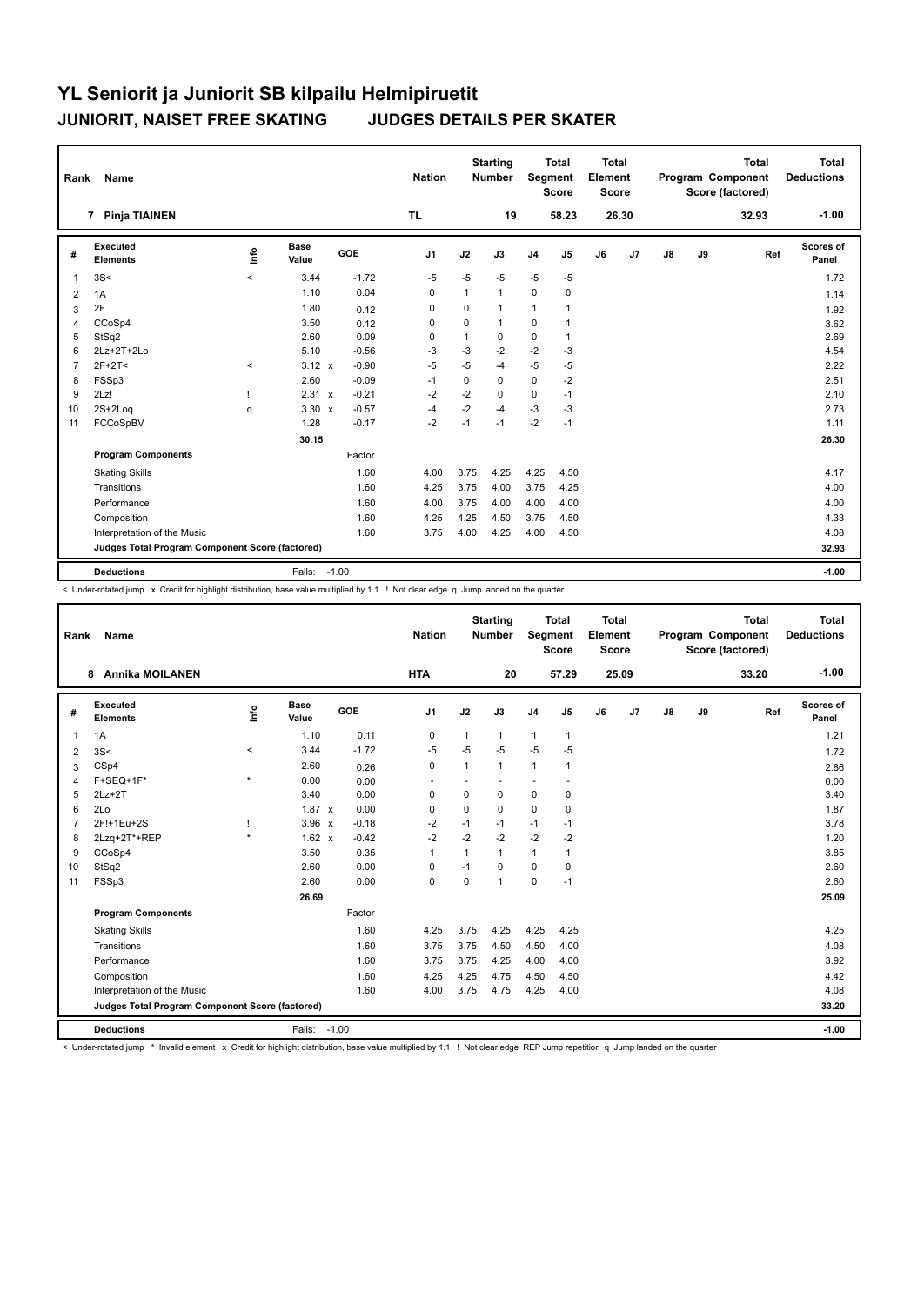| Rank           | Name                                            |      |                      |         | <b>Nation</b> |          | <b>Starting</b><br>Number | Segment        | <b>Total</b><br><b>Score</b> | <b>Total</b><br>Element<br><b>Score</b> |       |               |    | <b>Total</b><br><b>Program Component</b><br>Score (factored) | Total<br><b>Deductions</b> |
|----------------|-------------------------------------------------|------|----------------------|---------|---------------|----------|---------------------------|----------------|------------------------------|-----------------------------------------|-------|---------------|----|--------------------------------------------------------------|----------------------------|
|                | Sini REPO<br>9                                  |      |                      |         | <b>KUTA</b>   |          | 4                         |                | 56.85                        |                                         | 27.52 |               |    | 29.33                                                        | 0.00                       |
| #              | Executed<br><b>Elements</b>                     | ١nfo | <b>Base</b><br>Value | GOE     | J1            | J2       | J3                        | J <sub>4</sub> | J5                           | J6                                      | J7    | $\mathsf{J}8$ | J9 | Ref                                                          | Scores of<br>Panel         |
| $\overline{1}$ | $2Lz + 2Lo$                                     |      | 3.80                 | $-0.21$ | $-1$          | $-1$     | $-1$                      | $-1$           | $\pmb{0}$                    |                                         |       |               |    |                                                              | 3.59                       |
| 2              | $2T+2T$                                         |      | 2.60                 | 0.09    | 0             | 1        | $\mathbf{1}$              | $\mathbf{1}$   | 0                            |                                         |       |               |    |                                                              | 2.69                       |
| 3              | 2Lz                                             |      | 2.10                 | 0.00    | 0             | 0        | 0                         | 0              | 0                            |                                         |       |               |    |                                                              | 2.10                       |
| $\overline{4}$ | FCCoSp4                                         |      | 3.50                 | $-0.23$ | -1            | $-1$     | 0                         | 0              | $-1$                         |                                         |       |               |    |                                                              | 3.27                       |
| 5              | 2F                                              |      | 1.80                 | 0.00    | $\Omega$      | $\Omega$ | $\Omega$                  | 0              | $-1$                         |                                         |       |               |    |                                                              | 1.80                       |
| 6              | 2Lo                                             |      | 1.70                 | 0.00    | $\Omega$      | $\Omega$ | $\Omega$                  | $\mathbf 0$    | $\mathbf 0$                  |                                         |       |               |    |                                                              | 1.70                       |
| $\overline{7}$ | 2F+1Eu+2S                                       |      | $3.96 \times$        | 0.00    | 0             | $\Omega$ | 0                         | $\mathbf{1}$   | 0                            |                                         |       |               |    |                                                              | 3.96                       |
| 8              | 1A                                              |      | 1.21 x               | 0.00    | 0             | 0        | 0                         | $\mathbf 0$    | 0                            |                                         |       |               |    |                                                              | 1.21                       |
| 9              | LSp4                                            |      | 2.70                 | $-0.27$ | $-1$          | $-1$     | $-1$                      | $-1$           | $-2$                         |                                         |       |               |    |                                                              | 2.43                       |
| 10             | StSq2                                           |      | 2.60                 | 0.00    | 0             | 0        | $\Omega$                  | $\mathbf 0$    | $-2$                         |                                         |       |               |    |                                                              | 2.60                       |
| 11             | CCoSp3V                                         |      | 2.25                 | $-0.08$ | $\mathbf 0$   | $\Omega$ | $\Omega$                  | $-1$           | $-3$                         |                                         |       |               |    |                                                              | 2.17                       |
|                |                                                 |      | 28.22                |         |               |          |                           |                |                              |                                         |       |               |    |                                                              | 27.52                      |
|                | <b>Program Components</b>                       |      |                      | Factor  |               |          |                           |                |                              |                                         |       |               |    |                                                              |                            |
|                | <b>Skating Skills</b>                           |      |                      | 1.60    | 3.50          | 3.50     | 3.75                      | 3.75           | 3.25                         |                                         |       |               |    |                                                              | 3.58                       |
|                | Transitions                                     |      |                      | 1.60    | 3.25          | 3.50     | 3.75                      | 3.50           | 3.25                         |                                         |       |               |    |                                                              | 3.42                       |
|                | Performance                                     |      |                      | 1.60    | 4.00          | 3.50     | 4.25                      | 3.75           | 3.25                         |                                         |       |               |    |                                                              | 3.75                       |
|                | Composition                                     |      |                      | 1.60    | 4.00          | 3.50     | 4.25                      | 3.75           | 3.50                         |                                         |       |               |    |                                                              | 3.75                       |
|                | Interpretation of the Music                     |      |                      | 1.60    | 4.00          | 3.50     | 4.50                      | 4.00           | 3.50                         |                                         |       |               |    |                                                              | 3.83                       |
|                | Judges Total Program Component Score (factored) |      |                      |         |               |          |                           |                |                              |                                         |       |               |    |                                                              | 29.33                      |
|                | <b>Deductions</b>                               |      |                      |         |               |          |                           |                |                              |                                         |       |               |    |                                                              | 0.00                       |

x Credit for highlight distribution, base value multiplied by 1.1

| Rank           | Name                                            |         |                      |         | <b>Nation</b>  |      | <b>Starting</b><br><b>Number</b> | Segment        | <b>Total</b><br><b>Score</b> | Total<br>Element<br><b>Score</b> |       |               |    | <b>Total</b><br>Program Component<br>Score (factored) | <b>Total</b><br><b>Deductions</b> |
|----------------|-------------------------------------------------|---------|----------------------|---------|----------------|------|----------------------------------|----------------|------------------------------|----------------------------------|-------|---------------|----|-------------------------------------------------------|-----------------------------------|
|                | <b>Ninni VOLANEN</b><br>10                      |         |                      |         | <b>PTL</b>     |      | 22                               |                | 56.47                        |                                  | 24.40 |               |    | 33.07                                                 | $-1.00$                           |
| #              | Executed<br><b>Elements</b>                     | lnfo    | <b>Base</b><br>Value | GOE     | J <sub>1</sub> | J2   | J3                               | J <sub>4</sub> | J5                           | J6                               | J7    | $\mathsf{J}8$ | J9 | Ref                                                   | <b>Scores of</b><br>Panel         |
| 1              | 2S                                              |         | 1.30                 | $-0.13$ | $-2$           | $-1$ | $-1$                             | $-1$           | 0                            |                                  |       |               |    |                                                       | 1.17                              |
| 2              | $2F!+2Lo$                                       |         | 3.50                 | $-0.24$ | $-2$           | $-2$ | $\Omega$                         | $-1$           | $-1$                         |                                  |       |               |    |                                                       | 3.26                              |
| 3              | 1A                                              |         | 1.10                 | 0.00    | 0              | 0    | $\Omega$                         | 0              | 0                            |                                  |       |               |    |                                                       | 1.10                              |
| 4              | FSSp3                                           |         | 2.60                 | $-0.09$ | 0              | $-1$ | 0                                | $\mathbf{1}$   | $-1$                         |                                  |       |               |    |                                                       | 2.51                              |
| 5              | 2Lz+2T+2Lo<                                     | $\prec$ | 4.76                 | $-0.91$ | $-4$           | $-5$ | $-4$                             | $-4$           | $-5$                         |                                  |       |               |    |                                                       | 3.85                              |
| 6              | StSq2                                           |         | 2.60                 | 0.00    | 0              | $-1$ | 0                                | $\mathbf 0$    | 0                            |                                  |       |               |    |                                                       | 2.60                              |
| $\overline{7}$ | CCoSp4                                          |         | 3.50                 | 0.00    | 0              | 0    | 0                                | $-1$           | 0                            |                                  |       |               |    |                                                       | 3.50                              |
| 8              | 2Fe                                             | e       | 1.58 x               | $-0.48$ | -3             | $-4$ | $-3$                             | $-4$           | $-2$                         |                                  |       |               |    |                                                       | 1.10                              |
| 9              | $2Lz+2T2$                                       | $\prec$ | $3.45 \times$        | $-1.05$ | $-5$           | $-5$ | $-5$                             | $-5$           | $-5$                         |                                  |       |               |    |                                                       | 2.40                              |
| 10             | 2S                                              |         | $1.43 \times$        | $-0.04$ | $-1$           | $-1$ | 0                                | $\mathbf 0$    | 0                            |                                  |       |               |    |                                                       | 1.39                              |
| 11             | LSp2                                            |         | 1.90                 | $-0.38$ | $-1$           | $-2$ | $-1$                             | $-3$           | $-3$                         |                                  |       |               |    |                                                       | 1.52                              |
|                |                                                 |         | 27.72                |         |                |      |                                  |                |                              |                                  |       |               |    |                                                       | 24.40                             |
|                | <b>Program Components</b>                       |         |                      | Factor  |                |      |                                  |                |                              |                                  |       |               |    |                                                       |                                   |
|                | <b>Skating Skills</b>                           |         |                      | 1.60    | 4.00           | 3.75 | 4.25                             | 4.25           | 4.25                         |                                  |       |               |    |                                                       | 4.17                              |
|                | Transitions                                     |         |                      | 1.60    | 3.75           | 3.25 | 4.00                             | 3.75           | 4.00                         |                                  |       |               |    |                                                       | 3.83                              |
|                | Performance                                     |         |                      | 1.60    | 4.00           | 3.50 | 4.50                             | 4.25           | 4.25                         |                                  |       |               |    |                                                       | 4.17                              |
|                | Composition                                     |         |                      | 1.60    | 4.25           | 3.50 | 4.75                             | 4.00           | 4.50                         |                                  |       |               |    |                                                       | 4.25                              |
|                | Interpretation of the Music                     |         |                      | 1.60    | 4.00           | 3.50 | 4.75                             | 4.00           | 4.75                         |                                  |       |               |    |                                                       | 4.25                              |
|                | Judges Total Program Component Score (factored) |         |                      |         |                |      |                                  |                |                              |                                  |       |               |    |                                                       | 33.07                             |
|                | <b>Deductions</b>                               |         | Falls: -1.00         |         |                |      |                                  |                |                              |                                  |       |               |    |                                                       | $-1.00$                           |

< Under-rotated jump x Credit for highlight distribution, base value multiplied by 1.1 e Wrong edge ! Not clear edge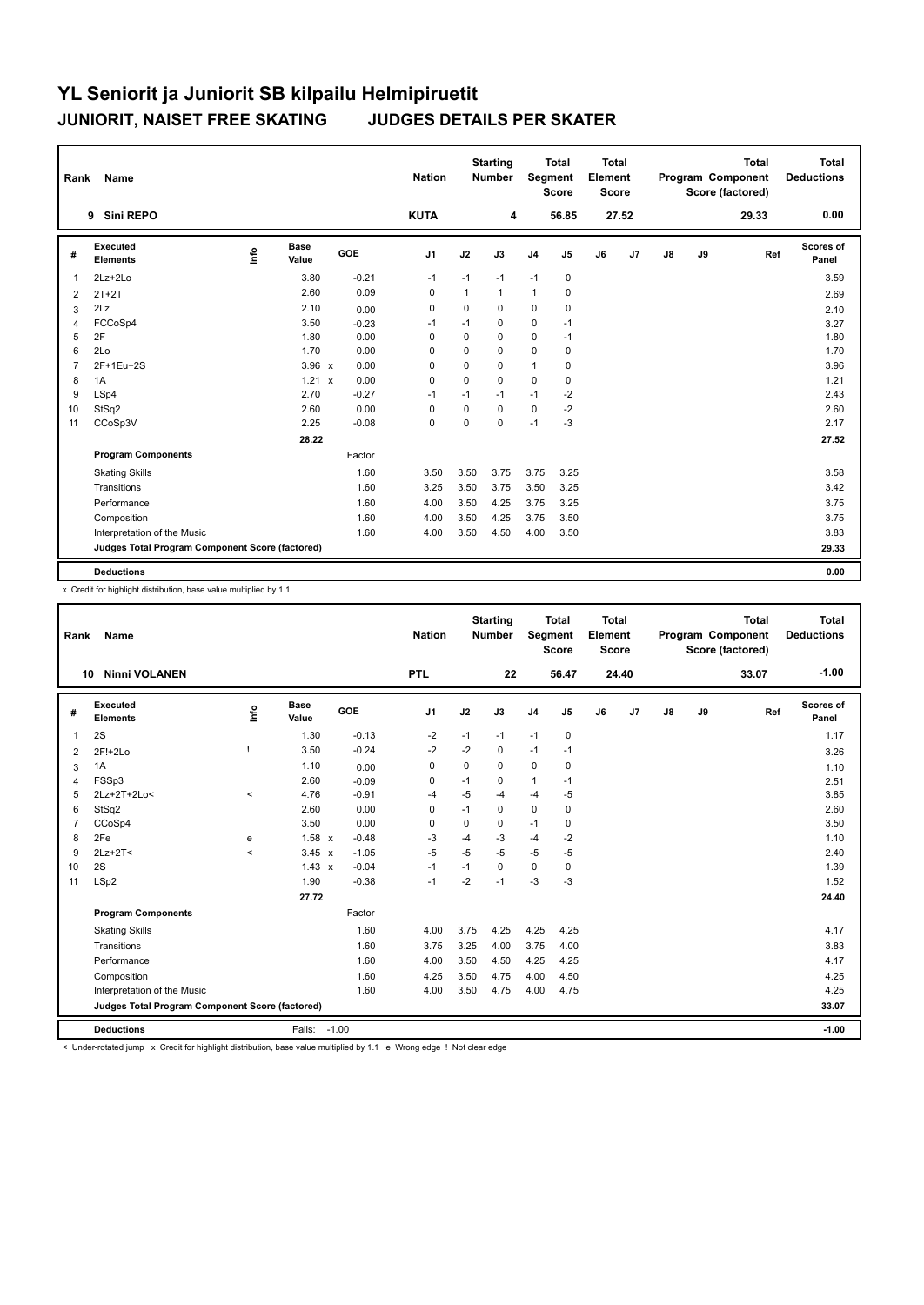| Rank           | <b>Name</b>                                     |         |                      |            | <b>Nation</b>  |              | <b>Starting</b><br><b>Number</b> | Segment        | <b>Total</b><br><b>Score</b> | Total<br>Element<br><b>Score</b> |                |    |    | <b>Total</b><br>Program Component<br>Score (factored) | <b>Total</b><br><b>Deductions</b> |
|----------------|-------------------------------------------------|---------|----------------------|------------|----------------|--------------|----------------------------------|----------------|------------------------------|----------------------------------|----------------|----|----|-------------------------------------------------------|-----------------------------------|
|                | Nita PÖYRY<br>11                                |         |                      |            | <b>ML</b>      |              | 17                               |                | 54.29                        |                                  | 23.82          |    |    | 31.47                                                 | $-1.00$                           |
| #              | Executed<br><b>Elements</b>                     | lnfo    | <b>Base</b><br>Value | <b>GOE</b> | J <sub>1</sub> | J2           | J3                               | J <sub>4</sub> | J5                           | J6                               | J <sub>7</sub> | J8 | J9 | Ref                                                   | <b>Scores of</b><br>Panel         |
| $\overline{1}$ | FSSp4                                           |         | 3.00                 | $-0.30$    | $-1$           | 0            | $-1$                             | $-1$           | $-1$                         |                                  |                |    |    |                                                       | 2.70                              |
| 2              | 1A                                              |         | 1.10                 | $-0.55$    | -5             | $-5$         | $-5$                             | $-5$           | -5                           |                                  |                |    |    |                                                       | 0.55                              |
| 3              | 2Lz+2Lo<<                                       | <<      | 2.60                 | $-0.91$    | $-5$           | $-5$         | $-4$                             | $-4$           | $-4$                         |                                  |                |    |    |                                                       | 1.69                              |
| $\overline{4}$ | $2F+2T<$                                        | $\prec$ | 2.84                 | $-0.36$    | $-2$           | $-3$         | $-2$                             | $-2$           | $-2$                         |                                  |                |    |    |                                                       | 2.48                              |
| 5              | CSp4                                            |         | 2.60                 | 0.00       | $\Omega$       | $\mathbf{1}$ | $\Omega$                         | $-1$           | 0                            |                                  |                |    |    |                                                       | 2.60                              |
| 6              | 2Lo+1Eu+2S                                      |         | 3.50                 | 0.00       | 0              | $-1$         | 0                                | 0              | 0                            |                                  |                |    |    |                                                       | 3.50                              |
| $\overline{7}$ | 2Lz                                             |         | 2.31 x               | 0.00       | $\mathbf 0$    | $-1$         | $\Omega$                         | $\mathbf 0$    | $\mathbf 0$                  |                                  |                |    |    |                                                       | 2.31                              |
| 8              | 2F!                                             |         | $1.98 \times$        | $-0.24$    | $-2$           | $-2$         | $-1$                             | $\mathbf 0$    | $-1$                         |                                  |                |    |    |                                                       | 1.74                              |
| 9              | StSq1                                           |         | 1.80                 | $-0.18$    | $-1$           | 0            | $-1$                             | $-1$           | $-1$                         |                                  |                |    |    |                                                       | 1.62                              |
| 10             | 2T                                              |         | $1.43 \times$        | 0.00       | 0              | 0            | 0                                | $\mathbf 0$    | 0                            |                                  |                |    |    |                                                       | 1.43                              |
| 11             | CCoSp3                                          |         | 3.00                 | 0.20       | $\mathbf{1}$   | $\Omega$     | 1                                | $\overline{1}$ | $\mathbf 0$                  |                                  |                |    |    |                                                       | 3.20                              |
|                |                                                 |         | 26.16                |            |                |              |                                  |                |                              |                                  |                |    |    |                                                       | 23.82                             |
|                | <b>Program Components</b>                       |         |                      | Factor     |                |              |                                  |                |                              |                                  |                |    |    |                                                       |                                   |
|                | <b>Skating Skills</b>                           |         |                      | 1.60       | 3.75           | 3.75         | 4.00                             | 4.00           | 4.00                         |                                  |                |    |    |                                                       | 3.92                              |
|                | Transitions                                     |         |                      | 1.60       | 3.75           | 4.00         | 4.00                             | 4.25           | 3.75                         |                                  |                |    |    |                                                       | 3.92                              |
|                | Performance                                     |         |                      | 1.60       | 3.75           | 3.75         | 3.75                             | 3.75           | 4.00                         |                                  |                |    |    |                                                       | 3.75                              |
|                | Composition                                     |         |                      | 1.60       | 4.00           | 4.25         | 4.25                             | 4.00           | 4.00                         |                                  |                |    |    |                                                       | 4.08                              |
|                | Interpretation of the Music                     |         |                      | 1.60       | 3.75           | 3.75         | 4.00                             | 4.25           | 4.25                         |                                  |                |    |    |                                                       | 4.00                              |
|                | Judges Total Program Component Score (factored) |         |                      |            |                |              |                                  |                |                              |                                  |                |    |    |                                                       | 31.47                             |
|                | <b>Deductions</b>                               |         | Falls:               | $-1.00$    |                |              |                                  |                |                              |                                  |                |    |    |                                                       | $-1.00$                           |

< Under-rotated jump << Downgraded jump x Credit for highlight distribution, base value multiplied by 1.1 ! Not clear edge

| Rank           | Name                                            |                          |                      |         | <b>Nation</b>  |              | <b>Starting</b><br><b>Number</b> |                | <b>Total</b><br>Segment<br><b>Score</b> | <b>Total</b><br>Element<br><b>Score</b> |       |    |    | <b>Total</b><br>Program Component<br>Score (factored) | <b>Total</b><br><b>Deductions</b> |
|----------------|-------------------------------------------------|--------------------------|----------------------|---------|----------------|--------------|----------------------------------|----------------|-----------------------------------------|-----------------------------------------|-------|----|----|-------------------------------------------------------|-----------------------------------|
|                | <b>Millie COLLING</b><br>12                     |                          |                      |         | <b>JOKA</b>    |              | 10                               |                | 53.60                                   |                                         | 20.94 |    |    | 32.66                                                 | 0.00                              |
| #              | <b>Executed</b><br><b>Elements</b>              | ۴                        | <b>Base</b><br>Value | GOE     | J <sub>1</sub> | J2           | J3                               | J <sub>4</sub> | J5                                      | J6                                      | J7    | J8 | J9 | Ref                                                   | Scores of<br>Panel                |
| 1              | 1A                                              |                          | 1.10                 | 0.07    | $\mathbf 0$    | $\mathbf{1}$ | $\mathbf{1}$                     | $\mathbf{1}$   | $\pmb{0}$                               |                                         |       |    |    |                                                       | 1.17                              |
| 2              | 2F<+1Eu+2S                                      | $\prec$                  | 3.24                 | $-0.29$ | $-2$           | $-3$         | $-2$                             | $-2$           | $-2$                                    |                                         |       |    |    |                                                       | 2.95                              |
| 3              | LSp3                                            |                          | 2.40                 | 0.00    | 0              | $\mathbf 0$  | 0                                | 0              | $-1$                                    |                                         |       |    |    |                                                       | 2.40                              |
| $\overline{4}$ | 2F<+2T<                                         | $\,<\,$                  | 2.48                 | $-0.72$ | $-5$           | $-5$         | $-5$                             | $-4$           | $-5$                                    |                                         |       |    |    |                                                       | 1.76                              |
| 5              | $2Lo<+2T<$                                      | $\overline{\phantom{0}}$ | 2.40                 | $-0.59$ | $-5$           | $-5$         | -4                               | $-3$           | $-4$                                    |                                         |       |    |    |                                                       | 1.81                              |
| 6              | FSSp3                                           |                          | 2.60                 | $-0.26$ | $-1$           | $-2$         | $-1$                             | $-1$           | $-1$                                    |                                         |       |    |    |                                                       | 2.34                              |
| $\overline{7}$ | 2Lze<                                           | e                        | $1.39 \times$        | $-0.63$ | $-5$           | $-5$         | $-5$                             | $-4$           | $-5$                                    |                                         |       |    |    |                                                       | 0.76                              |
| 8              | StSq1                                           |                          | 1.80                 | 0.00    | 0              | 0            | 0                                | 0              | $-1$                                    |                                         |       |    |    |                                                       | 1.80                              |
| 9              | 2Lo<                                            | $\hat{\phantom{a}}$      | $1.50 \times$        | $-0.36$ | $-3$           | $-3$         | $-2$                             | $-3$           | $-2$                                    |                                         |       |    |    |                                                       | 1.14                              |
| 10             | 2S                                              |                          | $1.43 \times$        | 0.00    | $\Omega$       | $\Omega$     | $\Omega$                         | 0              | 0                                       |                                         |       |    |    |                                                       | 1.43                              |
| 11             | CCoSp4                                          |                          | 3.50                 | $-0.12$ | $\mathbf 0$    | $-1$         | $\mathbf 0$                      | 0              | $-1$                                    |                                         |       |    |    |                                                       | 3.38                              |
|                |                                                 |                          | 23.84                |         |                |              |                                  |                |                                         |                                         |       |    |    |                                                       | 20.94                             |
|                | <b>Program Components</b>                       |                          |                      | Factor  |                |              |                                  |                |                                         |                                         |       |    |    |                                                       |                                   |
|                | <b>Skating Skills</b>                           |                          |                      | 1.60    | 3.75           | 3.75         | 4.25                             | 3.75           | 3.50                                    |                                         |       |    |    |                                                       | 3.75                              |
|                | Transitions                                     |                          |                      | 1.60    | 3.75           | 3.75         | 4.50                             | 4.00           | 3.50                                    |                                         |       |    |    |                                                       | 3.83                              |
|                | Performance                                     |                          |                      | 1.60    | 4.25           | 4.25         | 4.75                             | 4.25           | 3.75                                    |                                         |       |    |    |                                                       | 4.25                              |
|                | Composition                                     |                          |                      | 1.60    | 4.25           | 4.50         | 4.75                             | 4.25           | 4.00                                    |                                         |       |    |    |                                                       | 4.33                              |
|                | Interpretation of the Music                     |                          |                      | 1.60    | 4.25           | 4.50         | 5.00                             | 4.00           | 3.75                                    |                                         |       |    |    |                                                       | 4.25                              |
|                | Judges Total Program Component Score (factored) |                          |                      |         |                |              |                                  |                |                                         |                                         |       |    |    |                                                       | 32.66                             |
|                | <b>Deductions</b>                               |                          |                      |         |                |              |                                  |                |                                         |                                         |       |    |    |                                                       | 0.00                              |

< Under-rotated jump x Credit for highlight distribution, base value multiplied by 1.1 e Wrong edge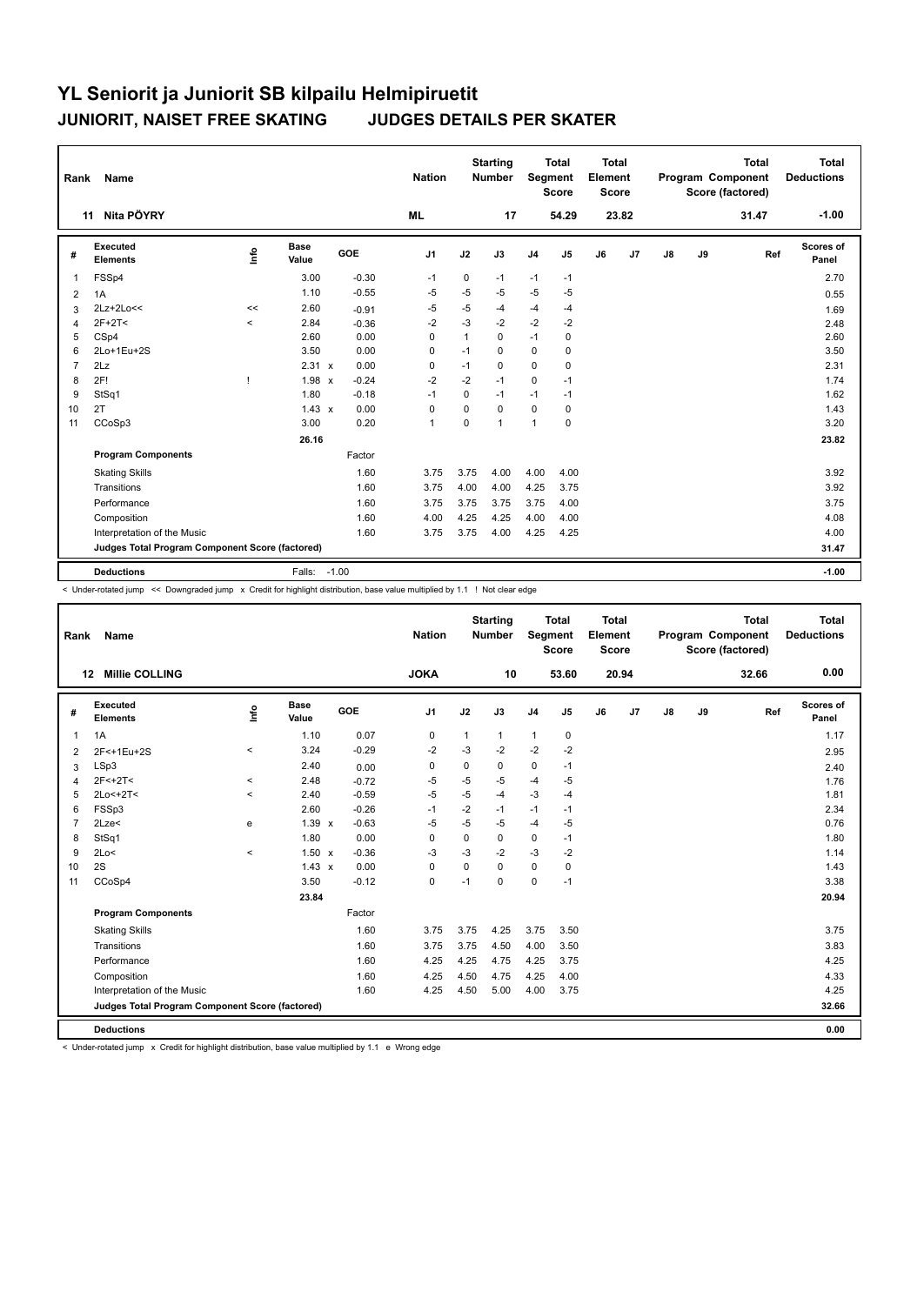| Rank           | <b>Name</b>                                     |            |                      |            | <b>Nation</b>  |              | <b>Starting</b><br><b>Number</b> | <b>Segment</b> | <b>Total</b><br><b>Score</b> | <b>Total</b><br>Element<br>Score |                |               |    | <b>Total</b><br>Program Component<br>Score (factored) | <b>Total</b><br><b>Deductions</b> |
|----------------|-------------------------------------------------|------------|----------------------|------------|----------------|--------------|----------------------------------|----------------|------------------------------|----------------------------------|----------------|---------------|----|-------------------------------------------------------|-----------------------------------|
|                | Jennica HYYTIÄ<br>13                            |            |                      |            | <b>JOKA</b>    |              | 11                               |                | 53.48                        |                                  | 21.76          |               |    | 31.72                                                 | 0.00                              |
| #              | Executed<br><b>Elements</b>                     | <u>f</u> o | <b>Base</b><br>Value | <b>GOE</b> | J <sub>1</sub> | J2           | J3                               | J <sub>4</sub> | J <sub>5</sub>               | J6                               | J <sub>7</sub> | $\mathsf{J}8$ | J9 | Ref                                                   | Scores of<br>Panel                |
| $\mathbf{1}$   | 2Lo                                             |            | 1.70                 | 0.11       | $\mathbf{1}$   | $\mathbf{1}$ | 0                                | $\mathbf{1}$   | 0                            |                                  |                |               |    |                                                       | 1.81                              |
| 2              | 2F+2T<+2Lo                                      | $\hat{}$   | 4.54                 | $-0.48$    | $-3$           | $-3$         | $-2$                             | $-2$           | $-3$                         |                                  |                |               |    |                                                       | 4.06                              |
| 3              | 2S                                              |            | 1.30                 | 0.04       | 0              | 1            | 0                                | $\mathbf{1}$   | 0                            |                                  |                |               |    |                                                       | 1.34                              |
| 4              | CCoSp2                                          |            | 2.50                 | 0.00       | $\mathbf 0$    | $\mathbf 0$  | 0                                | $\mathbf 0$    | $-1$                         |                                  |                |               |    |                                                       | 2.50                              |
| 5              | 2F                                              |            | 1.80                 | 0.06       | 0              | 0            | 1                                | $\mathbf{1}$   | 0                            |                                  |                |               |    |                                                       | 1.86                              |
| 6              | StSq1                                           |            | 1.80                 | $-0.18$    | $-2$           | $-1$         | $-1$                             | $-1$           | $-1$                         |                                  |                |               |    |                                                       | 1.62                              |
| $\overline{7}$ | FCSpB                                           |            | 1.60                 | $-0.21$    | $-2$           | $-2$         | $-1$                             | $-1$           | $-1$                         |                                  |                |               |    |                                                       | 1.39                              |
| 8              | 2Lze                                            | e          | $1.85 \times$        | $-0.45$    | $-3$           | $-3$         | $-2$                             | $-2$           | $-3$                         |                                  |                |               |    |                                                       | 1.40                              |
| 9              | 2S+1A+SEQ                                       |            | 2.11<br>$\mathsf{x}$ | $-0.04$    | 0              | $-1$         | 0                                | 0              | $-1$                         |                                  |                |               |    |                                                       | 2.07                              |
| 10             | 1A                                              |            | 1.21 x               | 0.00       | 0              | 0            | $\Omega$                         | $\mathbf 0$    | 0                            |                                  |                |               |    |                                                       | 1.21                              |
| 11             | SSp4                                            |            | 2.50                 | 0.00       | $\mathbf 0$    | $\mathbf 0$  | 0                                | $\mathbf{1}$   | $\mathbf 0$                  |                                  |                |               |    |                                                       | 2.50                              |
|                |                                                 |            | 22.91                |            |                |              |                                  |                |                              |                                  |                |               |    |                                                       | 21.76                             |
|                | <b>Program Components</b>                       |            |                      | Factor     |                |              |                                  |                |                              |                                  |                |               |    |                                                       |                                   |
|                | <b>Skating Skills</b>                           |            |                      | 1.60       | 4.00           | 3.50         | 4.00                             | 3.75           | 3.75                         |                                  |                |               |    |                                                       | 3.83                              |
|                | Transitions                                     |            |                      | 1.60       | 3.75           | 3.50         | 4.00                             | 4.00           | 3.75                         |                                  |                |               |    |                                                       | 3.83                              |
|                | Performance                                     |            |                      | 1.60       | 4.00           | 3.50         | 4.25                             | 4.00           | 4.00                         |                                  |                |               |    |                                                       | 4.00                              |
|                | Composition                                     |            |                      | 1.60       | 4.00           | 3.75         | 4.50                             | 4.25           | 4.00                         |                                  |                |               |    |                                                       | 4.08                              |
|                | Interpretation of the Music                     |            |                      | 1.60       | 4.00           | 3.75         | 4.50                             | 4.25           | 4.00                         |                                  |                |               |    |                                                       | 4.08                              |
|                | Judges Total Program Component Score (factored) |            |                      |            |                |              |                                  |                |                              |                                  |                |               |    |                                                       | 31.72                             |
|                | <b>Deductions</b>                               |            |                      |            |                |              |                                  |                |                              |                                  |                |               |    |                                                       | 0.00                              |

< Under-rotated jump x Credit for highlight distribution, base value multiplied by 1.1 e Wrong edge

| Rank           | <b>Name</b>                                     |              |                      |            | <b>Nation</b>  |      | <b>Starting</b><br><b>Number</b> | Segment        | <b>Total</b><br><b>Score</b> | Total<br>Element<br><b>Score</b> |       |    |    | <b>Total</b><br>Program Component<br>Score (factored) | <b>Total</b><br><b>Deductions</b> |
|----------------|-------------------------------------------------|--------------|----------------------|------------|----------------|------|----------------------------------|----------------|------------------------------|----------------------------------|-------|----|----|-------------------------------------------------------|-----------------------------------|
|                | 14 Cilla LAINE                                  |              |                      |            | <b>PTL</b>     |      | 12                               |                | 53.28                        |                                  | 23.02 |    |    | 30.26                                                 | 0.00                              |
| #              | Executed<br><b>Elements</b>                     | ۴ů           | <b>Base</b><br>Value | <b>GOE</b> | J <sub>1</sub> | J2   | J3                               | J <sub>4</sub> | J5                           | J6                               | J7    | J8 | J9 | Ref                                                   | Scores of<br>Panel                |
| $\mathbf{1}$   | 1A                                              |              | 1.10                 | 0.00       | 0              | 0    | 0                                | $\mathbf 0$    | $\mathbf 0$                  |                                  |       |    |    |                                                       | 1.10                              |
| 2              | 2F+1Eu+2S                                       |              | 3.60                 | 0.12       | 0              | 1    | 1                                | $\overline{1}$ | 0                            |                                  |       |    |    |                                                       | 3.72                              |
| 3              | 2F                                              |              | 1.80                 | $-0.12$    | -1             | $-1$ | 0                                | $-1$           | 0                            |                                  |       |    |    |                                                       | 1.68                              |
| 4              | $2S+2T$                                         |              | 2.60                 | $-0.17$    | $-2$           | $-1$ | $-2$                             | $-1$           | $-1$                         |                                  |       |    |    |                                                       | 2.43                              |
| 5              | FSS <sub>p2</sub>                               |              | 2.30                 | $-0.31$    | $-2$           | $-1$ | 0                                | $-1$           | $-3$                         |                                  |       |    |    |                                                       | 1.99                              |
| 6              | LSp2                                            |              | 1.90                 | 0.06       | $\mathbf 0$    | 1    | $\Omega$                         | $\mathbf{1}$   | $-1$                         |                                  |       |    |    |                                                       | 1.96                              |
| $\overline{7}$ | $2Lz!+2T$                                       | f,           | $3.74 \times$        | $-0.21$    | $-2$           | $-1$ | $-1$                             | $-1$           | $-1$                         |                                  |       |    |    |                                                       | 3.53                              |
| 8              | StSqB                                           |              | 1.50                 | $-0.05$    | 0              | $-1$ | 0                                | $-1$           | 0                            |                                  |       |    |    |                                                       | 1.45                              |
| 9              | 2Lo                                             |              | $1.87 \times$        | $-0.57$    | $-3$           | $-3$ | $-3$                             | $-4$           | $-4$                         |                                  |       |    |    |                                                       | 1.30                              |
| 10             | 2Lz!                                            | $\mathbf{I}$ | 2.31 x               | $-0.70$    | $-5$           | $-4$ | $-3$                             | $-3$           | $-2$                         |                                  |       |    |    |                                                       | 1.61                              |
| 11             | CCoSp2                                          |              | 2.50                 | $-0.25$    | $\pmb{0}$      | 0    | $-1$                             | $-2$           | $-2$                         |                                  |       |    |    |                                                       | 2.25                              |
|                |                                                 |              | 25.22                |            |                |      |                                  |                |                              |                                  |       |    |    |                                                       | 23.02                             |
|                | <b>Program Components</b>                       |              |                      | Factor     |                |      |                                  |                |                              |                                  |       |    |    |                                                       |                                   |
|                | <b>Skating Skills</b>                           |              |                      | 1.60       | 3.75           | 3.75 | 4.25                             | 3.75           | 3.75                         |                                  |       |    |    |                                                       | 3.75                              |
|                | Transitions                                     |              |                      | 1.60       | 3.50           | 3.50 | 4.00                             | 3.75           | 3.50                         |                                  |       |    |    |                                                       | 3.58                              |
|                | Performance                                     |              |                      | 1.60       | 3.75           | 4.00 | 3.75                             | 3.50           | 3.75                         |                                  |       |    |    |                                                       | 3.75                              |
|                | Composition                                     |              |                      | 1.60       | 3.75           | 4.00 | 4.50                             | 4.00           | 4.00                         |                                  |       |    |    |                                                       | 4.00                              |
|                | Interpretation of the Music                     |              |                      | 1.60       | 3.75           | 4.00 | 4.00                             | 3.50           | 3.75                         |                                  |       |    |    |                                                       | 3.83                              |
|                | Judges Total Program Component Score (factored) |              |                      |            |                |      |                                  |                |                              |                                  |       |    |    |                                                       | 30.26                             |
|                | <b>Deductions</b>                               |              |                      |            |                |      |                                  |                |                              |                                  |       |    |    |                                                       | 0.00                              |

x Credit for highlight distribution, base value multiplied by 1.1 ! Not clear edge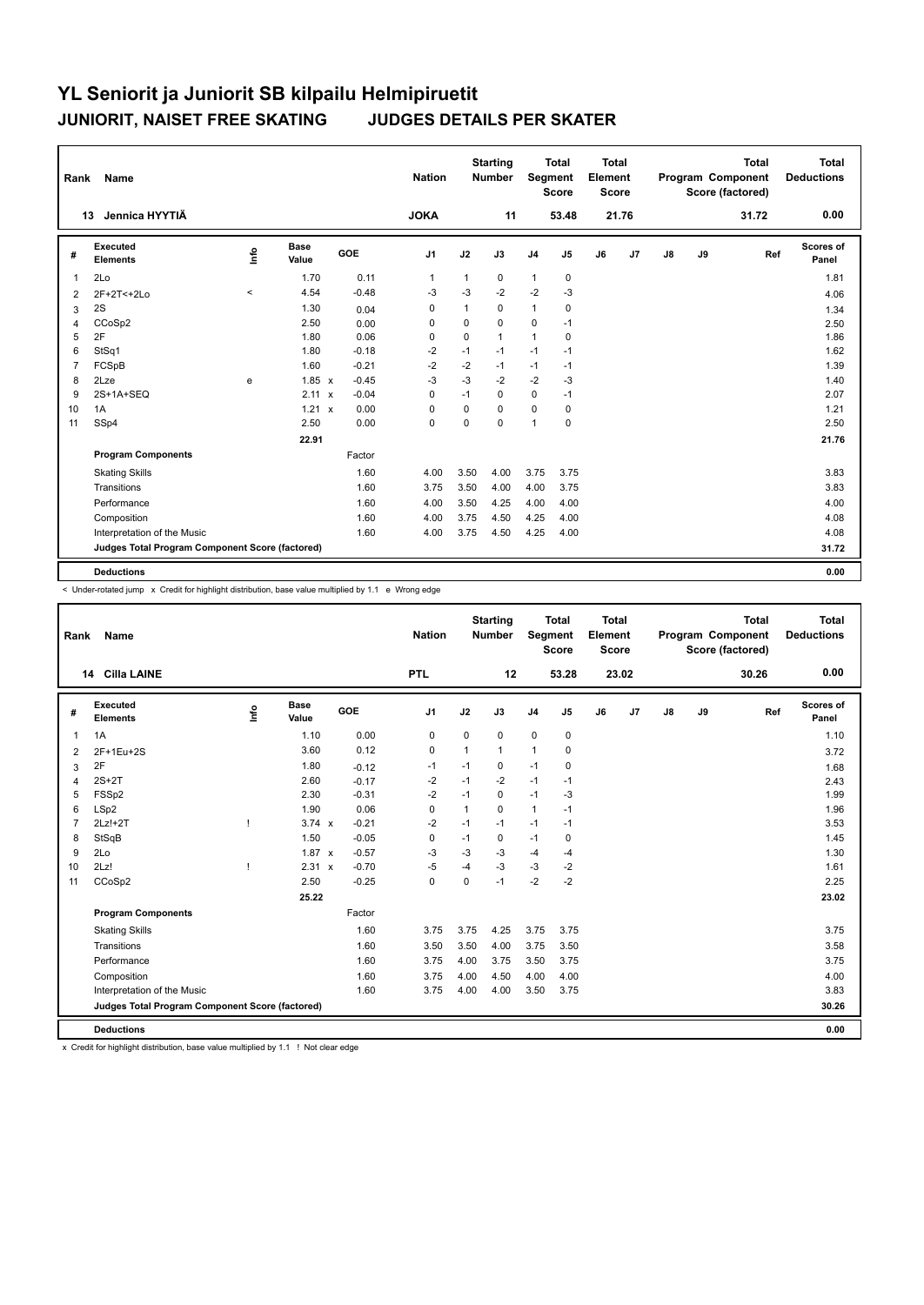| Rank           | Name                                            |       |                      |         | <b>Nation</b>  |                | <b>Starting</b><br>Number | <b>Segment</b> | <b>Total</b><br><b>Score</b> | <b>Total</b><br>Element<br><b>Score</b> |       |               |    | <b>Total</b><br>Program Component<br>Score (factored) | Total<br><b>Deductions</b> |
|----------------|-------------------------------------------------|-------|----------------------|---------|----------------|----------------|---------------------------|----------------|------------------------------|-----------------------------------------|-------|---------------|----|-------------------------------------------------------|----------------------------|
|                | <b>Alisa KOSKINEN</b><br>15                     |       |                      |         | <b>KELS</b>    |                | 14                        |                | 52.01                        |                                         | 24.68 |               |    | 29.33                                                 | $-2.00$                    |
| #              | Executed<br><b>Elements</b>                     | ۴ů    | <b>Base</b><br>Value | GOE     | J1             | J2             | J3                        | J <sub>4</sub> | J5                           | J6                                      | J7    | $\mathsf{J}8$ | J9 | Ref                                                   | <b>Scores of</b><br>Panel  |
| $\mathbf{1}$   | 2F                                              |       | 1.80                 | $-0.06$ | $-1$           | 0              | 0                         | $\mathbf 0$    | $-1$                         |                                         |       |               |    |                                                       | 1.74                       |
| 2              | 1A                                              |       | 1.10                 | 0.11    | $\mathbf 1$    | 0              | 1                         | $\mathbf{1}$   | 1                            |                                         |       |               |    |                                                       | 1.21                       |
| 3              | 2Lz+2T<+2Loq                                    | $\,<$ | 4.84                 | $-1.05$ | $-5$           | $-5$           | $-5$                      | $-5$           | $-5$                         |                                         |       |               |    |                                                       | 3.79                       |
| 4              | FSSp4                                           |       | 3.00                 | 0.60    | $\overline{2}$ | $\overline{2}$ | $\overline{2}$            | $\overline{2}$ | $\mathbf{1}$                 |                                         |       |               |    |                                                       | 3.60                       |
| 5              | 2S                                              |       | 1.30                 | 0.00    | $\mathbf 0$    | 0              | $\Omega$                  | $\overline{1}$ | 0                            |                                         |       |               |    |                                                       | 1.30                       |
| 6              | 2Lo                                             |       | 1.70                 | $-0.28$ | $-2$           | $-1$           | $-2$                      | $-1$           | $-2$                         |                                         |       |               |    |                                                       | 1.42                       |
| $\overline{7}$ | 2Lz                                             |       | 2.31 x               | $-0.14$ | $\mathbf 0$    | $-1$           | $-1$                      | $\mathbf 0$    | $-1$                         |                                         |       |               |    |                                                       | 2.17                       |
| 8              | CSp3                                            |       | 2.30                 | 0.00    | $\overline{1}$ | 0              | $-1$                      | $\mathbf 0$    | 0                            |                                         |       |               |    |                                                       | 2.30                       |
| 9              | 2F                                              |       | 1.98 x               | $-0.90$ | $-5$           | $-5$           | $-5$                      | $-5$           | -5                           |                                         |       |               |    |                                                       | 1.08                       |
| 10             | StSq2                                           |       | 2.60                 | $-0.26$ | $-1$           | $-1$           | $-1$                      | $-1$           | -2                           |                                         |       |               |    |                                                       | 2.34                       |
| 11             | CCoSp4                                          |       | 3.50                 | 0.23    | $\mathbf{1}$   | $\mathbf{1}$   | 1                         | $\mathbf 0$    | $\mathbf 0$                  |                                         |       |               |    |                                                       | 3.73                       |
|                |                                                 |       | 26.43                |         |                |                |                           |                |                              |                                         |       |               |    |                                                       | 24.68                      |
|                | <b>Program Components</b>                       |       |                      | Factor  |                |                |                           |                |                              |                                         |       |               |    |                                                       |                            |
|                | <b>Skating Skills</b>                           |       |                      | 1.60    | 3.75           | 3.50           | 3.75                      | 4.00           | 3.50                         |                                         |       |               |    |                                                       | 3.67                       |
|                | Transitions                                     |       |                      | 1.60    | 4.00           | 3.50           | 3.25                      | 3.75           | 3.50                         |                                         |       |               |    |                                                       | 3.58                       |
|                | Performance                                     |       |                      | 1.60    | 3.75           | 3.50           | 3.25                      | 3.75           | 3.50                         |                                         |       |               |    |                                                       | 3.58                       |
|                | Composition                                     |       |                      | 1.60    | 4.00           | 3.50           | 3.75                      | 4.00           | 3.75                         |                                         |       |               |    |                                                       | 3.83                       |
|                | Interpretation of the Music                     |       |                      | 1.60    | 3.75           | 3.50           | 3.50                      | 4.00           | 3.75                         |                                         |       |               |    |                                                       | 3.67                       |
|                | Judges Total Program Component Score (factored) |       |                      |         |                |                |                           |                |                              |                                         |       |               |    |                                                       | 29.33                      |
|                |                                                 |       |                      |         |                |                |                           |                |                              |                                         |       |               |    |                                                       |                            |
|                | <b>Deductions</b>                               |       | Falls:               | $-2.00$ |                |                |                           |                |                              |                                         |       |               |    |                                                       | $-2.00$                    |

< Under-rotated jump x Credit for highlight distribution, base value multiplied by 1.1 q Jump landed on the quarter

| Rank           | Name                                            |              |                      |         | <b>Nation</b>  |              | <b>Starting</b><br><b>Number</b> | Segment        | <b>Total</b><br><b>Score</b> | <b>Total</b><br>Element<br><b>Score</b> |       |               |    | <b>Total</b><br>Program Component<br>Score (factored) | Total<br><b>Deductions</b> |
|----------------|-------------------------------------------------|--------------|----------------------|---------|----------------|--------------|----------------------------------|----------------|------------------------------|-----------------------------------------|-------|---------------|----|-------------------------------------------------------|----------------------------|
|                | <b>Viivi RAHKALA</b><br>16                      |              |                      |         | <b>JOKA</b>    |              | 16                               |                | 50.70                        |                                         | 20.30 |               |    | 32.40                                                 | $-2.00$                    |
| #              | Executed<br><b>Elements</b>                     | lnfo         | <b>Base</b><br>Value | GOE     | J <sub>1</sub> | J2           | J3                               | J <sub>4</sub> | J5                           | J6                                      | J7    | $\mathsf{J}8$ | J9 | Ref                                                   | <b>Scores of</b><br>Panel  |
| 1              | 2A                                              |              | 3.30                 | $-1.65$ | $-5$           | $-5$         | $-5$                             | $-5$           | $-5$                         |                                         |       |               |    |                                                       | 1.65                       |
| 2              | $2Lz!q+2Lo<$                                    |              | 3.46                 | $-1.05$ | $-5$           | $-5$         | $-5$                             | $-5$           | $-5$                         |                                         |       |               |    |                                                       | 2.41                       |
| 3              | LSp1                                            |              | 1.50                 | $-0.30$ | -1             | $-3$         | $-2$                             | $-2$           | $-2$                         |                                         |       |               |    |                                                       | 1.20                       |
| 4              | 1A                                              |              | 1.10                 | 0.11    | $\mathbf 0$    | $\mathbf{1}$ | 1                                | $\mathbf{1}$   | 1                            |                                         |       |               |    |                                                       | 1.21                       |
| 5              | CCoSp3                                          |              | 3.00                 | 0.00    | 0              | 0            | 0                                | $\mathbf 0$    | 0                            |                                         |       |               |    |                                                       | 3.00                       |
| 6              | 1Lz!                                            | $\mathbf{I}$ | 0.60                 | $-0.12$ | -3             | $-2$         | $-2$                             | $-1$           | $-2$                         |                                         |       |               |    |                                                       | 0.48                       |
| $\overline{7}$ | 2Lo+1A+SEQ                                      |              | 2.46 x               | 0.00    | $\mathbf 0$    | $\Omega$     | 0                                | $\overline{1}$ | $\mathbf 0$                  |                                         |       |               |    |                                                       | 2.46                       |
| 8              | StSq2                                           |              | 2.60                 | 0.09    | 0              | $\Omega$     | $\overline{2}$                   | $\overline{1}$ | 0                            |                                         |       |               |    |                                                       | 2.69                       |
| 9              | 2S                                              |              | $1.43 \times$        | 0.00    | 0              | $\Omega$     | $\Omega$                         | $\mathbf 0$    | $\mathbf 0$                  |                                         |       |               |    |                                                       | 1.43                       |
| 10             | 2S                                              |              | $1.43 \times$        | 0.04    | 0              | 0            | 1                                | $\overline{1}$ | 0                            |                                         |       |               |    |                                                       | 1.47                       |
| 11             | FSSp2                                           |              | 2.30                 | 0.00    | $\mathbf 0$    | $\mathbf 0$  | $\overline{2}$                   | $\mathbf 0$    | $\mathbf 0$                  |                                         |       |               |    |                                                       | 2.30                       |
|                |                                                 |              | 23.18                |         |                |              |                                  |                |                              |                                         |       |               |    |                                                       | 20.30                      |
|                | <b>Program Components</b>                       |              |                      | Factor  |                |              |                                  |                |                              |                                         |       |               |    |                                                       |                            |
|                | <b>Skating Skills</b>                           |              |                      | 1.60    | 4.25           | 4.00         | 4.75                             | 4.25           | 4.25                         |                                         |       |               |    |                                                       | 4.25                       |
|                | Transitions                                     |              |                      | 1.60    | 3.75           | 3.75         | 4.75                             | 4.00           | 3.75                         |                                         |       |               |    |                                                       | 3.83                       |
|                | Performance                                     |              |                      | 1.60    | 3.75           | 4.00         | 4.75                             | 3.75           | 4.00                         |                                         |       |               |    |                                                       | 3.92                       |
|                | Composition                                     |              |                      | 1.60    | 4.00           | 4.25         | 5.00                             | 3.75           | 4.25                         |                                         |       |               |    |                                                       | 4.17                       |
|                | Interpretation of the Music                     |              |                      | 1.60    | 3.75           | 4.25         | 5.00                             | 4.00           | 4.00                         |                                         |       |               |    |                                                       | 4.08                       |
|                | Judges Total Program Component Score (factored) |              |                      |         |                |              |                                  |                |                              |                                         |       |               |    |                                                       | 32.40                      |
|                | <b>Deductions</b>                               |              | Falls:               | $-2.00$ |                |              |                                  |                |                              |                                         |       |               |    |                                                       | $-2.00$                    |

< Under-rotated jump x Credit for highlight distribution, base value multiplied by 1.1 ! Not clear edge q Jump landed on the quarter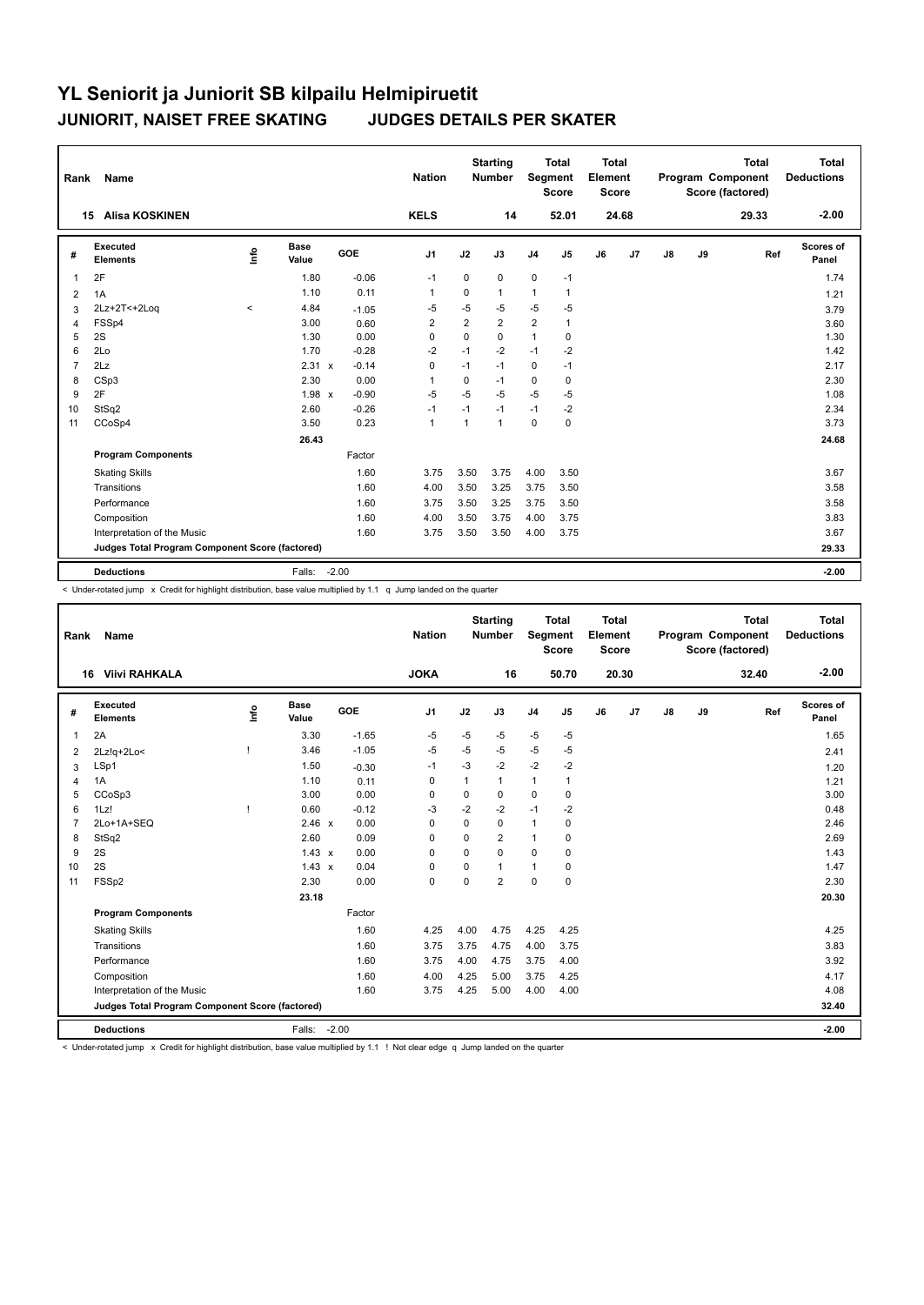| Rank           | <b>Name</b>                                     |                                  |               |         | <b>Nation</b>  |              | <b>Starting</b><br><b>Number</b> | Segment        | <b>Total</b><br><b>Score</b> | <b>Total</b><br>Element<br><b>Score</b> |                |               |    | <b>Total</b><br>Program Component<br>Score (factored) | <b>Total</b><br><b>Deductions</b> |
|----------------|-------------------------------------------------|----------------------------------|---------------|---------|----------------|--------------|----------------------------------|----------------|------------------------------|-----------------------------------------|----------------|---------------|----|-------------------------------------------------------|-----------------------------------|
|                | <b>Kija KARVONEN</b><br>17                      |                                  |               |         | <b>TL</b>      |              | 8                                |                | 50.27                        |                                         | 21.07          |               |    | 29.20                                                 | 0.00                              |
| #              | Executed<br><b>Elements</b>                     | $\mathop{\mathsf{Irr}}\nolimits$ | Base<br>Value | GOE     | J <sub>1</sub> | J2           | J3                               | J <sub>4</sub> | J <sub>5</sub>               | J6                                      | J <sub>7</sub> | $\mathsf{J}8$ | J9 | Ref                                                   | Scores of<br>Panel                |
| $\mathbf{1}$   | $2S+2Lo$                                        |                                  | 3.00          | $-0.17$ | $-1$           | $-1$         | $-1$                             | $-1$           | $\mathbf 0$                  |                                         |                |               |    |                                                       | 2.83                              |
| 2              | 2F                                              |                                  | 1.80          | 0.00    | 0              | 0            | 0                                | 0              | $-1$                         |                                         |                |               |    |                                                       | 1.80                              |
| 3              | 2Lze                                            | e                                | 1.68          | $-0.50$ | $-3$           | $-3$         | $-3$                             | $-3$           | $-2$                         |                                         |                |               |    |                                                       | 1.18                              |
| 4              | SSp1                                            |                                  | 1.30          | 0.13    | 0              | $\mathbf{1}$ | 1                                | $\mathbf{1}$   | $\mathbf{1}$                 |                                         |                |               |    |                                                       | 1.43                              |
| 5              | 2F                                              |                                  | 1.80          | $-0.18$ | -1             | $-1$         | $-1$                             | $-2$           | $-1$                         |                                         |                |               |    |                                                       | 1.62                              |
| 6              | StSq1                                           |                                  | 1.80          | $-0.30$ | $-2$           | $-2$         | $-1$                             | $-1$           | $-2$                         |                                         |                |               |    |                                                       | 1.50                              |
| $\overline{7}$ | $1A+2T$                                         |                                  | 2.64 x        | $-0.43$ | $-3$           | $-3$         | $-3$                             | $-4$           | $-4$                         |                                         |                |               |    |                                                       | 2.21                              |
| 8              | CCoSp2                                          |                                  | 2.50          | 0.25    | $\overline{1}$ | 1            | $\Omega$                         | $\overline{2}$ | $\mathbf{1}$                 |                                         |                |               |    |                                                       | 2.75                              |
| 9              | $2S+2Tq$                                        | q                                | 2.86 x        | $-0.65$ | $-5$           | $-5$         | $-5$                             | $-5$           | $-5$                         |                                         |                |               |    |                                                       | 2.21                              |
| 10             | 1A                                              |                                  | $1.21 \times$ | 0.00    | 0              | $\Omega$     | $\Omega$                         | $\mathbf 0$    | 0                            |                                         |                |               |    |                                                       | 1.21                              |
| 11             | FCCoSp2                                         |                                  | 2.50          | $-0.17$ | $-2$           | $\mathbf 0$  | 0                                | $\mathbf 0$    | $-2$                         |                                         |                |               |    |                                                       | 2.33                              |
|                |                                                 |                                  | 23.09         |         |                |              |                                  |                |                              |                                         |                |               |    |                                                       | 21.07                             |
|                | <b>Program Components</b>                       |                                  |               | Factor  |                |              |                                  |                |                              |                                         |                |               |    |                                                       |                                   |
|                | <b>Skating Skills</b>                           |                                  |               | 1.60    | 3.75           | 3.50         | 4.00                             | 3.75           | 3.75                         |                                         |                |               |    |                                                       | 3.75                              |
|                | Transitions                                     |                                  |               | 1.60    | 3.75           | 3.25         | 3.75                             | 3.50           | 3.50                         |                                         |                |               |    |                                                       | 3.58                              |
|                | Performance                                     |                                  |               | 1.60    | 3.75           | 3.50         | 3.75                             | 3.75           | 3.25                         |                                         |                |               |    |                                                       | 3.67                              |
|                | Composition                                     |                                  |               | 1.60    | 3.50           | 3.25         | 4.25                             | 3.50           | 3.50                         |                                         |                |               |    |                                                       | 3.50                              |
|                | Interpretation of the Music                     |                                  |               | 1.60    | 3.25           | 3.50         | 4.00                             | 4.00           | 3.75                         |                                         |                |               |    |                                                       | 3.75                              |
|                | Judges Total Program Component Score (factored) |                                  |               |         |                |              |                                  |                |                              |                                         |                |               |    |                                                       | 29.20                             |
|                | <b>Deductions</b>                               |                                  |               |         |                |              |                                  |                |                              |                                         |                |               |    |                                                       | 0.00                              |

x Credit for highlight distribution, base value multiplied by 1.1 e Wrong edge q Jump landed on the quarter

| Rank           | Name                                            |      |                      |            | <b>Nation</b>  |             | <b>Starting</b><br>Number | Segment        | <b>Total</b><br><b>Score</b> | <b>Total</b><br>Element<br><b>Score</b> |                |               |    | <b>Total</b><br>Program Component<br>Score (factored) | <b>Total</b><br><b>Deductions</b> |
|----------------|-------------------------------------------------|------|----------------------|------------|----------------|-------------|---------------------------|----------------|------------------------------|-----------------------------------------|----------------|---------------|----|-------------------------------------------------------|-----------------------------------|
|                | <b>Emmi STELLBERG</b><br>18                     |      |                      |            | <b>TL</b>      |             | 13                        |                | 49.44                        |                                         | 19.51          |               |    | 30.93                                                 | $-1.00$                           |
| #              | <b>Executed</b><br><b>Elements</b>              | lnfo | <b>Base</b><br>Value | <b>GOE</b> | J <sub>1</sub> | J2          | J3                        | J <sub>4</sub> | J <sub>5</sub>               | J6                                      | J <sub>7</sub> | $\mathsf{J}8$ | J9 | Ref                                                   | <b>Scores of</b><br>Panel         |
| 1              | 1A                                              |      | 1.10                 | 0.07       | $\mathbf 0$    | 1           | $\mathbf{1}$              | $\mathbf{1}$   | 0                            |                                         |                |               |    |                                                       | 1.17                              |
| 2              | 2S                                              |      | 1.30                 | 0.09       | $\mathbf 0$    | 1           | $\mathbf{1}$              | $\mathbf{1}$   | 0                            |                                         |                |               |    |                                                       | 1.39                              |
| 3              | CCoSp4                                          |      | 3.50                 | 0.47       | $\overline{1}$ | 2           | $\mathbf{1}$              | $\overline{2}$ | $\mathbf{1}$                 |                                         |                |               |    |                                                       | 3.97                              |
| 4              | 2Lzq                                            | q    | 2.10                 | $-1.05$    | -5             | $-5$        | $-5$                      | $-5$           | $-5$                         |                                         |                |               |    |                                                       | 1.05                              |
| 5              | 1F!+2Lo<                                        |      | 1.86                 | $-0.68$    | $-5$           | $-5$        | $-5$                      | $-5$           | $-5$                         |                                         |                |               |    |                                                       | 1.18                              |
| 6              | FCSp4                                           |      | 3.20                 | 0.00       | 0              | $\mathbf 0$ | $\mathbf 0$               | $-2$           | $\mathbf 0$                  |                                         |                |               |    |                                                       | 3.20                              |
| $\overline{7}$ | 2Lz                                             |      | 2.31 x               | $-0.63$    | $-3$           | $-3$        | $-2$                      | $-3$           | $-3$                         |                                         |                |               |    |                                                       | 1.68                              |
| 8              | 1A                                              |      | $1.21 \times$        | 0.00       | 0              | $\Omega$    | $\mathbf 0$               | $\mathbf 0$    | 0                            |                                         |                |               |    |                                                       | 1.21                              |
| 9              | CSSp4                                           |      | 3.00                 | $-0.10$    | $-1$           | 1           | $\mathbf{1}$              | $-1$           | $-1$                         |                                         |                |               |    |                                                       | 2.90                              |
| 10             | StSq1                                           |      | 1.80                 | $-0.36$    | $-2$           | $-2$        | $-2$                      | $-2$           | $-2$                         |                                         |                |               |    |                                                       | 1.44                              |
| 11             | 1F!                                             | Ţ    | 0.55 x               | $-0.23$    | $-5$           | $-4$        | $-4$                      | $-5$           | $-5$                         |                                         |                |               |    |                                                       | 0.32                              |
|                |                                                 |      | 21.93                |            |                |             |                           |                |                              |                                         |                |               |    |                                                       | 19.51                             |
|                | <b>Program Components</b>                       |      |                      | Factor     |                |             |                           |                |                              |                                         |                |               |    |                                                       |                                   |
|                | <b>Skating Skills</b>                           |      |                      | 1.60       | 4.00           | 3.75        | 4.25                      | 4.00           | 4.00                         |                                         |                |               |    |                                                       | 4.00                              |
|                | Transitions                                     |      |                      | 1.60       | 4.00           | 4.00        | 4.00                      | 3.75           | 3.75                         |                                         |                |               |    |                                                       | 3.92                              |
|                | Performance                                     |      |                      | 1.60       | 3.50           | 3.50        | 4.00                      | 3.50           | 3.50                         |                                         |                |               |    |                                                       | 3.50                              |
|                | Composition                                     |      |                      | 1.60       | 4.00           | 4.25        | 4.50                      | 3.75           | 4.00                         |                                         |                |               |    |                                                       | 4.08                              |
|                | Interpretation of the Music                     |      |                      | 1.60       | 3.75           | 3.75        | 4.25                      | 4.00           | 3.75                         |                                         |                |               |    |                                                       | 3.83                              |
|                | Judges Total Program Component Score (factored) |      |                      |            |                |             |                           |                |                              |                                         |                |               |    |                                                       | 30.93                             |
|                | <b>Deductions</b>                               |      | Falls:               | $-1.00$    |                |             |                           |                |                              |                                         |                |               |    |                                                       | $-1.00$                           |

< Under-rotated jump x Credit for highlight distribution, base value multiplied by 1.1 ! Not clear edge q Jump landed on the quarter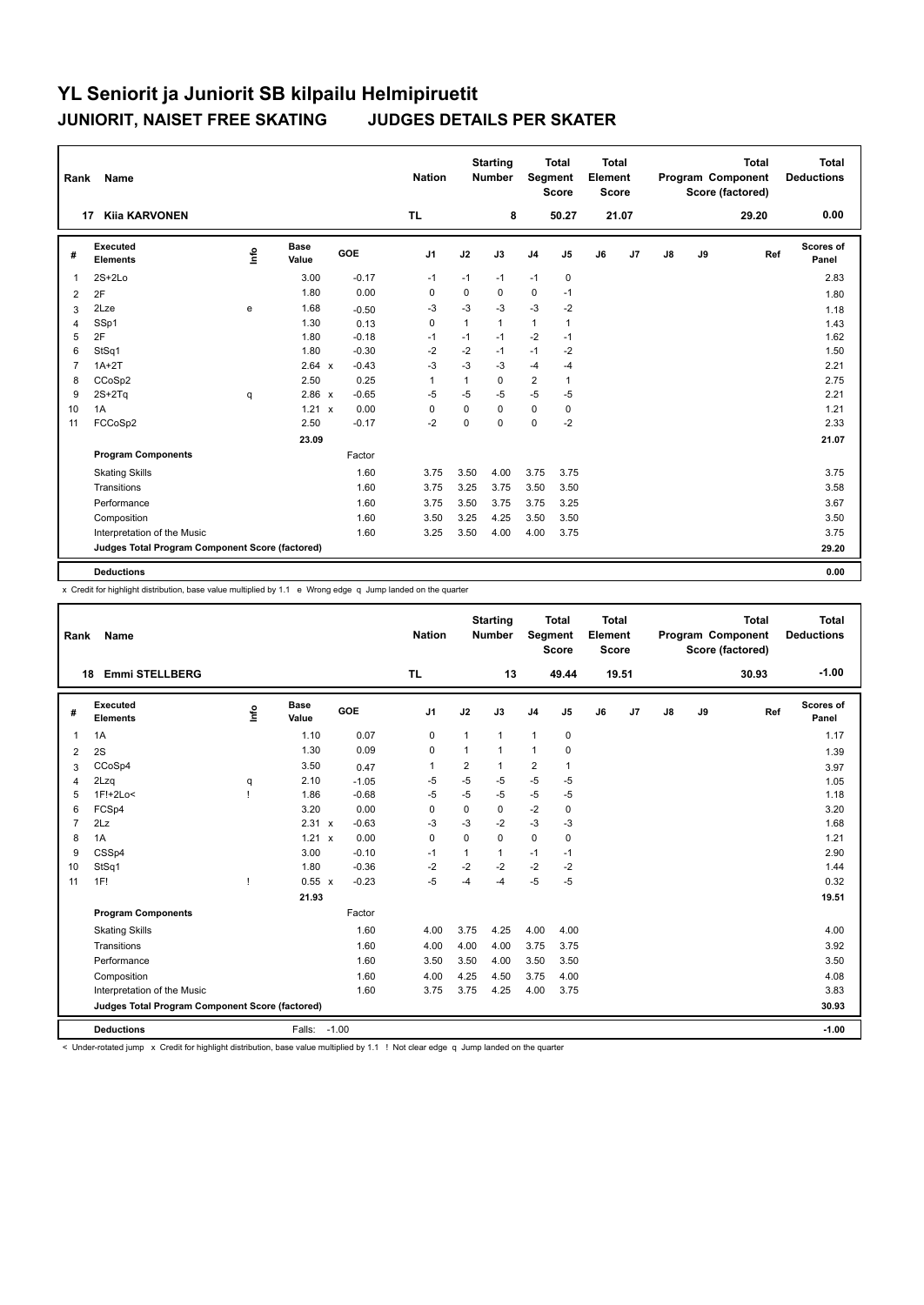| Rank           | <b>Name</b>                                     |         |                      |         | <b>Nation</b>  |              | <b>Starting</b><br><b>Number</b> | Segment        | <b>Total</b><br><b>Score</b> | <b>Total</b><br>Element<br><b>Score</b> |                |               |    | <b>Total</b><br>Program Component<br>Score (factored) | Total<br><b>Deductions</b> |
|----------------|-------------------------------------------------|---------|----------------------|---------|----------------|--------------|----------------------------------|----------------|------------------------------|-----------------------------------------|----------------|---------------|----|-------------------------------------------------------|----------------------------|
|                | Jasmin KEVARINMÄKI<br>19                        |         |                      |         | <b>TL</b>      |              | 5                                |                | 48.19                        |                                         | 21.33          |               |    | 27.86                                                 | $-1.00$                    |
| #              | Executed<br><b>Elements</b>                     | lnfo    | <b>Base</b><br>Value | GOE     | J <sub>1</sub> | J2           | J3                               | J <sub>4</sub> | J <sub>5</sub>               | J6                                      | J <sub>7</sub> | $\mathsf{J}8$ | J9 | Ref                                                   | <b>Scores of</b><br>Panel  |
| $\overline{1}$ | 1A                                              |         | 1.10                 | 0.04    | $\mathbf 0$    | $\mathbf{1}$ | 0                                | $\mathbf{1}$   | $\mathbf 0$                  |                                         |                |               |    |                                                       | 1.14                       |
| 2              | 2F+2T<+2Lo<                                     | $\prec$ | 4.20                 | $-0.90$ | -5             | -5           | $-5$                             | $-5$           | -5                           |                                         |                |               |    |                                                       | 3.30                       |
| 3              | CCoSp3V                                         |         | 2.25                 | $-0.15$ | 0              | 0            | $-1$                             | $-1$           | $-1$                         |                                         |                |               |    |                                                       | 2.10                       |
| 4              | $2S+2T<$                                        | $\prec$ | 2.34                 | $-0.65$ | -5             | $-5$         | $-5$                             | $-5$           | $-5$                         |                                         |                |               |    |                                                       | 1.69                       |
| 5              | 2F                                              |         | 1.80                 | $-0.30$ | $-2$           | $-2$         | $-2$                             | $-1$           | $-1$                         |                                         |                |               |    |                                                       | 1.50                       |
| 6              | StSq2                                           |         | 2.60                 | $-0.26$ | $-1$           | $-1$         | $-1$                             | $-1$           | -2                           |                                         |                |               |    |                                                       | 2.34                       |
| $\overline{7}$ | 1A                                              |         | $1.21 \times$        | 0.00    | $\mathbf 0$    | $\mathbf 0$  | $\Omega$                         | $\mathbf 0$    | $\mathbf 0$                  |                                         |                |               |    |                                                       | 1.21                       |
| 8              | 2Lz!                                            |         | 2.31<br>$\mathsf{x}$ | $-0.28$ | $-3$           | $-2$         | $-1$                             | $-1$           | $-1$                         |                                         |                |               |    |                                                       | 2.03                       |
| 9              | FSSp3                                           |         | 2.60                 | 0.00    | 0              | 0            | 0                                | $\mathbf 0$    | 0                            |                                         |                |               |    |                                                       | 2.60                       |
| 10             | 2S                                              |         | $1.43 \times$        | $-0.26$ | $-2$           | $-2$         | $-2$                             | $-2$           | $-1$                         |                                         |                |               |    |                                                       | 1.17                       |
| 11             | FCCoSp2                                         |         | 2.50                 | $-0.25$ | $-1$           | $-1$         | $-1$                             | $-1$           | $-3$                         |                                         |                |               |    |                                                       | 2.25                       |
|                |                                                 |         | 24.34                |         |                |              |                                  |                |                              |                                         |                |               |    |                                                       | 21.33                      |
|                | <b>Program Components</b>                       |         |                      | Factor  |                |              |                                  |                |                              |                                         |                |               |    |                                                       |                            |
|                | <b>Skating Skills</b>                           |         |                      | 1.60    | 3.50           | 3.50         | 3.75                             | 4.00           | 3.50                         |                                         |                |               |    |                                                       | 3.58                       |
|                | Transitions                                     |         |                      | 1.60    | 3.25           | 3.50         | 3.75                             | 3.50           | 3.50                         |                                         |                |               |    |                                                       | 3.50                       |
|                | Performance                                     |         |                      | 1.60    | 3.25           | 3.25         | 3.50                             | 3.50           | 3.50                         |                                         |                |               |    |                                                       | 3.42                       |
|                | Composition                                     |         |                      | 1.60    | 3.50           | 3.75         | 4.00                             | 3.50           | 3.50                         |                                         |                |               |    |                                                       | 3.58                       |
|                | Interpretation of the Music                     |         |                      | 1.60    | 3.25           | 3.50         | 3.75                             | 3.25           | 3.25                         |                                         |                |               |    |                                                       | 3.33                       |
|                | Judges Total Program Component Score (factored) |         |                      |         |                |              |                                  |                |                              |                                         |                |               |    |                                                       | 27.86                      |
|                | <b>Deductions</b>                               |         | Falls:               | $-1.00$ |                |              |                                  |                |                              |                                         |                |               |    |                                                       | $-1.00$                    |

< Under-rotated jump x Credit for highlight distribution, base value multiplied by 1.1 ! Not clear edge

| Rank           | Name                                            |         |                      |         | <b>Nation</b>  |                | <b>Starting</b><br><b>Number</b> | Segment        | <b>Total</b><br><b>Score</b> | Total<br>Element<br><b>Score</b> |       |    |    | <b>Total</b><br>Program Component<br>Score (factored) | <b>Total</b><br><b>Deductions</b> |
|----------------|-------------------------------------------------|---------|----------------------|---------|----------------|----------------|----------------------------------|----------------|------------------------------|----------------------------------|-------|----|----|-------------------------------------------------------|-----------------------------------|
| 20             | Anna KÄRKKÄINEN                                 |         |                      |         | <b>SATU</b>    |                | $\overline{7}$                   |                | 47.97                        |                                  | 19.56 |    |    | 30.41                                                 | $-2.00$                           |
| #              | Executed<br><b>Elements</b>                     | Info    | <b>Base</b><br>Value | GOE     | J <sub>1</sub> | J2             | J3                               | J <sub>4</sub> | J5                           | J6                               | J7    | J8 | J9 | Ref                                                   | <b>Scores of</b><br>Panel         |
| $\overline{1}$ | 1A                                              |         | 1.10                 | 0.00    | 0              | 0              | 0                                | $\mathbf 0$    | $\mathbf 0$                  |                                  |       |    |    |                                                       | 1.10                              |
| 2              | $2Lo+1T$                                        |         | 2.10                 | $-0.06$ | $-1$           | 0              | 0                                | $\mathbf 0$    | $-1$                         |                                  |       |    |    |                                                       | 2.04                              |
| 3              | 2F                                              |         | 1.80                 | $-0.90$ | $-5$           | $-5$           | $-5$                             | -5             | $-5$                         |                                  |       |    |    |                                                       | 0.90                              |
| 4              | FCSp2                                           |         | 2.30                 | $-0.23$ | $\mathbf 0$    | $-2$           | $\mathbf 0$                      | $-1$           | $-2$                         |                                  |       |    |    |                                                       | 2.07                              |
| 5              | 2Lz!                                            |         | 2.10                 | $-0.28$ | $-2$           | $-2$           | $-1$                             | $-1$           | $-1$                         |                                  |       |    |    |                                                       | 1.82                              |
| 6              | CCoSp3                                          |         | 3.00                 | 0.00    | $\Omega$       | $\Omega$       | $\Omega$                         | $\mathbf 0$    | $-1$                         |                                  |       |    |    |                                                       | 3.00                              |
| $\overline{7}$ | 2F                                              |         | 1.98 x               | $-0.66$ | $-3$           | $-3$           | $-4$                             | $-4$           | $-4$                         |                                  |       |    |    |                                                       | 1.32                              |
| 8              | StSq1                                           |         | 1.80                 | $-0.06$ | $\Omega$       | $-1$           | $-1$                             | $\mathbf 0$    | 0                            |                                  |       |    |    |                                                       | 1.74                              |
| 9              | 2S+1A+SEQ                                       |         | $2.11 \times$        | 0.00    | $\Omega$       | $-1$           | 0                                | $\mathbf{1}$   | 0                            |                                  |       |    |    |                                                       | 2.11                              |
| 10             | 2Lo<                                            | $\prec$ | $1.50 \times$        | $-0.68$ | $-5$           | $-5$           | $-5$                             | $-5$           | $-5$                         |                                  |       |    |    |                                                       | 0.82                              |
| 11             | LSp3                                            |         | 2.40                 | 0.24    | $\mathbf{1}$   | $\overline{2}$ | 1                                | $\mathbf{1}$   | 1                            |                                  |       |    |    |                                                       | 2.64                              |
|                |                                                 |         | 22.19                |         |                |                |                                  |                |                              |                                  |       |    |    |                                                       | 19.56                             |
|                | <b>Program Components</b>                       |         |                      | Factor  |                |                |                                  |                |                              |                                  |       |    |    |                                                       |                                   |
|                | <b>Skating Skills</b>                           |         |                      | 1.60    | 3.75           | 3.50           | 4.00                             | 4.00           | 3.50                         |                                  |       |    |    |                                                       | 3.75                              |
|                | Transitions                                     |         |                      | 1.60    | 3.75           | 3.50           | 4.00                             | 3.75           | 3.50                         |                                  |       |    |    |                                                       | 3.67                              |
|                | Performance                                     |         |                      | 1.60    | 4.00           | 3.50           | 3.75                             | 4.25           | 3.50                         |                                  |       |    |    |                                                       | 3.75                              |
|                | Composition                                     |         |                      | 1.60    | 4.00           | 3.75           | 4.25                             | 4.00           | 3.50                         |                                  |       |    |    |                                                       | 3.92                              |
|                | Interpretation of the Music                     |         |                      | 1.60    | 4.00           | 3.75           | 4.00                             | 4.25           | 3.75                         |                                  |       |    |    |                                                       | 3.92                              |
|                | Judges Total Program Component Score (factored) |         |                      |         |                |                |                                  |                |                              |                                  |       |    |    |                                                       | 30.41                             |
|                | <b>Deductions</b>                               |         | Falls:               | $-2.00$ |                |                |                                  |                |                              |                                  |       |    |    |                                                       | $-2.00$                           |

< Under-rotated jump x Credit for highlight distribution, base value multiplied by 1.1 ! Not clear edge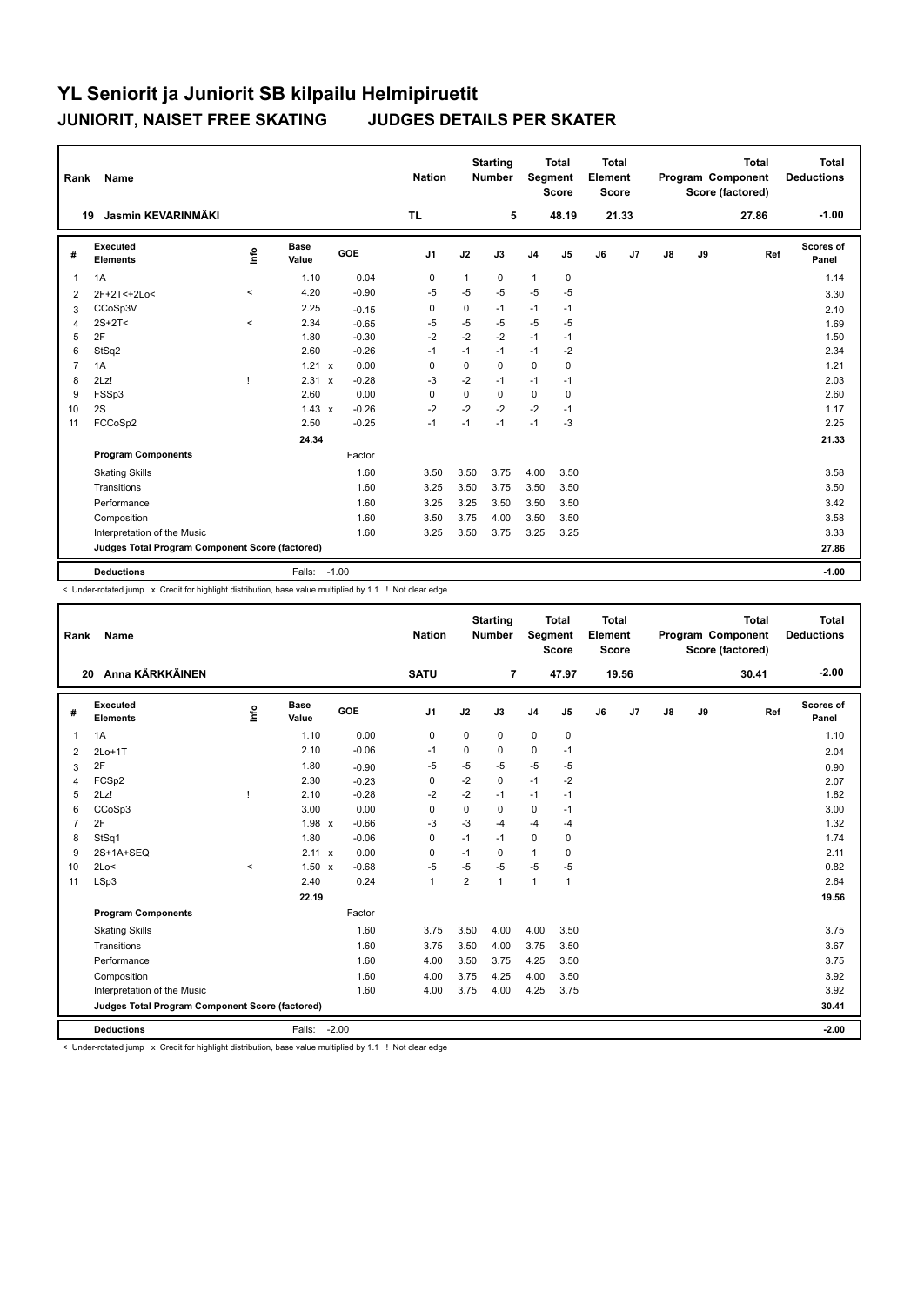| Rank           | Name                                            |      |                      |            | <b>Nation</b>  |          | <b>Starting</b><br><b>Number</b> | Segment        | <b>Total</b><br><b>Score</b> | <b>Total</b><br>Element<br><b>Score</b> |       |               |    | <b>Total</b><br><b>Program Component</b><br>Score (factored) | <b>Total</b><br><b>Deductions</b> |
|----------------|-------------------------------------------------|------|----------------------|------------|----------------|----------|----------------------------------|----------------|------------------------------|-----------------------------------------|-------|---------------|----|--------------------------------------------------------------|-----------------------------------|
| 21             | <b>Aava WELLING</b>                             |      |                      |            | <b>KELS</b>    |          | 1                                |                | 47.82                        |                                         | 19.83 |               |    | 27.99                                                        | 0.00                              |
| #              | Executed<br><b>Elements</b>                     | ١nf٥ | <b>Base</b><br>Value | <b>GOE</b> | J <sub>1</sub> | J2       | J3                               | J <sub>4</sub> | J5                           | J6                                      | J7    | $\mathsf{J}8$ | J9 | Ref                                                          | <b>Scores of</b><br>Panel         |
| $\overline{1}$ | 2Lz!+2T<                                        |      | 3.14                 | $-0.91$    | $-4$           | $-5$     | $-4$                             | $-5$           | $-3$                         |                                         |       |               |    |                                                              | 2.23                              |
| $\overline{2}$ | 2F+1Eu+2S                                       |      | 3.60                 | $-0.18$    | $-1$           | $-1$     | $-1$                             | $\mathbf 0$    | $-1$                         |                                         |       |               |    |                                                              | 3.42                              |
| 3              | 2Lo                                             |      | 1.70                 | 0.00       | 0              | 0        | 0                                | 0              | 0                            |                                         |       |               |    |                                                              | 1.70                              |
| 4              | 2Sq                                             | q    | 1.30                 | $-0.30$    | $-2$           | $-2$     | $-3$                             | $-3$           | $-2$                         |                                         |       |               |    |                                                              | 1.00                              |
| 5              | FCSp1                                           |      | 1.90                 | 0.00       | $\mathbf 0$    | $\Omega$ | $\Omega$                         | $\mathbf 0$    | $\mathbf 0$                  |                                         |       |               |    |                                                              | 1.90                              |
| 6              | StSqB                                           |      | 1.50                 | $-0.20$    | $-2$           | $-1$     | $-1$                             | $-3$           | $-1$                         |                                         |       |               |    |                                                              | 1.30                              |
| $\overline{7}$ | 1Aq                                             | q    | $1.21 \times$        | $-0.22$    | $-2$           | $-2$     | $-2$                             | $-2$           | $-2$                         |                                         |       |               |    |                                                              | 0.99                              |
| 8              | CCoSp2V                                         |      | 1.88                 | $-0.44$    | $-2$           | $-3$     | $-2$                             | $-3$           | $-2$                         |                                         |       |               |    |                                                              | 1.44                              |
| 9              | 2Lz!                                            | п    | 2.31 x               | $-0.28$    | $-2$           | $-2$     | $-1$                             | $-1$           | $-1$                         |                                         |       |               |    |                                                              | 2.03                              |
| 10             | 2F                                              |      | $1.98 \times$        | 0.00       | $\Omega$       | $\Omega$ | $\Omega$                         | $\mathbf{1}$   | $\mathbf 0$                  |                                         |       |               |    |                                                              | 1.98                              |
| 11             | LSp2                                            |      | 1.90                 | $-0.06$    | $\mathbf 0$    | $-1$     | $\mathbf 0$                      | $\mathbf 0$    | $-1$                         |                                         |       |               |    |                                                              | 1.84                              |
|                |                                                 |      | 22.42                |            |                |          |                                  |                |                              |                                         |       |               |    |                                                              | 19.83                             |
|                | <b>Program Components</b>                       |      |                      | Factor     |                |          |                                  |                |                              |                                         |       |               |    |                                                              |                                   |
|                | <b>Skating Skills</b>                           |      |                      | 1.60       | 3.25           | 3.25     | 3.50                             | 3.50           | 3.50                         |                                         |       |               |    |                                                              | 3.42                              |
|                | Transitions                                     |      |                      | 1.60       | 3.25           | 3.25     | 3.75                             | 3.25           | 3.50                         |                                         |       |               |    |                                                              | 3.33                              |
|                | Performance                                     |      |                      | 1.60       | 3.50           | 3.50     | 3.75                             | 3.50           | 3.75                         |                                         |       |               |    |                                                              | 3.58                              |
|                | Composition                                     |      |                      | 1.60       | 3.75           | 3.25     | 4.25                             | 3.00           | 3.75                         |                                         |       |               |    |                                                              | 3.58                              |
|                | Interpretation of the Music                     |      |                      | 1.60       | 3.50           | 3.50     | 4.00                             | 3.25           | 3.75                         |                                         |       |               |    |                                                              | 3.58                              |
|                | Judges Total Program Component Score (factored) |      |                      |            |                |          |                                  |                |                              |                                         |       |               |    |                                                              | 27.99                             |
|                | <b>Deductions</b>                               |      |                      |            |                |          |                                  |                |                              |                                         |       |               |    |                                                              | 0.00                              |

< Under-rotated jump x Credit for highlight distribution, base value multiplied by 1.1 ! Not clear edge q Jump landed on the quarter

| Rank           | Name                                            |   |                      |            | <b>Nation</b> |      | <b>Starting</b><br><b>Number</b> | Segment        | <b>Total</b><br><b>Score</b> | <b>Total</b><br>Element<br>Score |       |    |    | <b>Total</b><br>Program Component<br>Score (factored) | <b>Total</b><br><b>Deductions</b> |
|----------------|-------------------------------------------------|---|----------------------|------------|---------------|------|----------------------------------|----------------|------------------------------|----------------------------------|-------|----|----|-------------------------------------------------------|-----------------------------------|
|                | 22 Sea LAUKONTAUS                               |   |                      |            | <b>HTA</b>    |      | 18                               |                | 47.32                        |                                  | 19.52 |    |    | 28.80                                                 | $-1.00$                           |
| #              | Executed<br><b>Elements</b>                     | ۴ | <b>Base</b><br>Value | <b>GOE</b> | J1            | J2   | J3                               | J <sub>4</sub> | J5                           | J6                               | J7    | J8 | J9 | Ref                                                   | Scores of<br>Panel                |
| 1              | $2Lz+2T$                                        |   | 3.40                 | $-0.63$    | $-3$          | $-3$ | $-3$                             | $-3$           | $-3$                         |                                  |       |    |    |                                                       | 2.77                              |
| 2              | 1F                                              |   | 0.50                 | $-0.05$    | -1            | $-1$ | $-1$                             | $\mathbf 0$    | $-1$                         |                                  |       |    |    |                                                       | 0.45                              |
| 3              | CSp3                                            |   | 2.30                 | $-0.38$    | -1            | $-2$ | $-1$                             | $-2$           | $-2$                         |                                  |       |    |    |                                                       | 1.92                              |
| 4              | StSq1                                           |   | 1.80                 | $-0.06$    | $-1$          | $-1$ | $\mathbf 0$                      | $\mathbf 0$    | 0                            |                                  |       |    |    |                                                       | 1.74                              |
| 5              | 2Lo                                             |   | 1.70                 | $-0.06$    | $\mathbf 0$   | $-1$ | $-1$                             | $\mathbf 0$    | $\mathbf 0$                  |                                  |       |    |    |                                                       | 1.64                              |
| 6              | 2F+1Eu+2S                                       |   | 3.60                 | $-0.90$    | $-5$          | $-5$ | $-5$                             | $-5$           | $-5$                         |                                  |       |    |    |                                                       | 2.70                              |
| $\overline{7}$ | FSS <sub>p2</sub>                               |   | 2.30                 | $-0.54$    | $-3$          | $-3$ | $-1$                             | $-4$           | $-1$                         |                                  |       |    |    |                                                       | 1.76                              |
| 8              | 1Lz                                             |   | 0.66 x               | $-0.08$    | $-2$          | $-1$ | $-1$                             | $-2$           | $-1$                         |                                  |       |    |    |                                                       | 0.58                              |
| 9              | 2S                                              |   | $1.43 \times$        | $-0.04$    | $-1$          | $-1$ | $\Omega$                         | $\Omega$       | 0                            |                                  |       |    |    |                                                       | 1.39                              |
| 10             | 1A+1A+SEQ                                       |   | 1.94 x               | 0.00       | 0             | $-1$ | $\Omega$                         | 0              | 0                            |                                  |       |    |    |                                                       | 1.94                              |
| 11             | CCoSp4V                                         |   | 2.63                 | 0.00       | 0             | 0    | $\Omega$                         | $-1$           | 0                            |                                  |       |    |    |                                                       | 2.63                              |
|                |                                                 |   | 22.26                |            |               |      |                                  |                |                              |                                  |       |    |    |                                                       | 19.52                             |
|                | <b>Program Components</b>                       |   |                      | Factor     |               |      |                                  |                |                              |                                  |       |    |    |                                                       |                                   |
|                | <b>Skating Skills</b>                           |   |                      | 1.60       | 3.50          | 3.50 | 4.00                             | 4.00           | 3.75                         |                                  |       |    |    |                                                       | 3.75                              |
|                | Transitions                                     |   |                      | 1.60       | 3.50          | 3.25 | 4.00                             | 3.75           | 4.00                         |                                  |       |    |    |                                                       | 3.75                              |
|                | Performance                                     |   |                      | 1.60       | 3.25          | 3.00 | 3.75                             | 3.25           | 3.50                         |                                  |       |    |    |                                                       | 3.33                              |
|                | Composition                                     |   |                      | 1.60       | 3.50          | 3.25 | 4.25                             | 3.50           | 4.00                         |                                  |       |    |    |                                                       | 3.67                              |
|                | Interpretation of the Music                     |   |                      | 1.60       | 3.25          | 3.25 | 4.00                             | 3.50           | 3.75                         |                                  |       |    |    |                                                       | 3.50                              |
|                | Judges Total Program Component Score (factored) |   |                      |            |               |      |                                  |                |                              |                                  |       |    |    |                                                       | 28.80                             |
|                | <b>Deductions</b>                               |   | Falls: -1.00         |            |               |      |                                  |                |                              |                                  |       |    |    |                                                       | $-1.00$                           |

x Credit for highlight distribution, base value multiplied by 1.1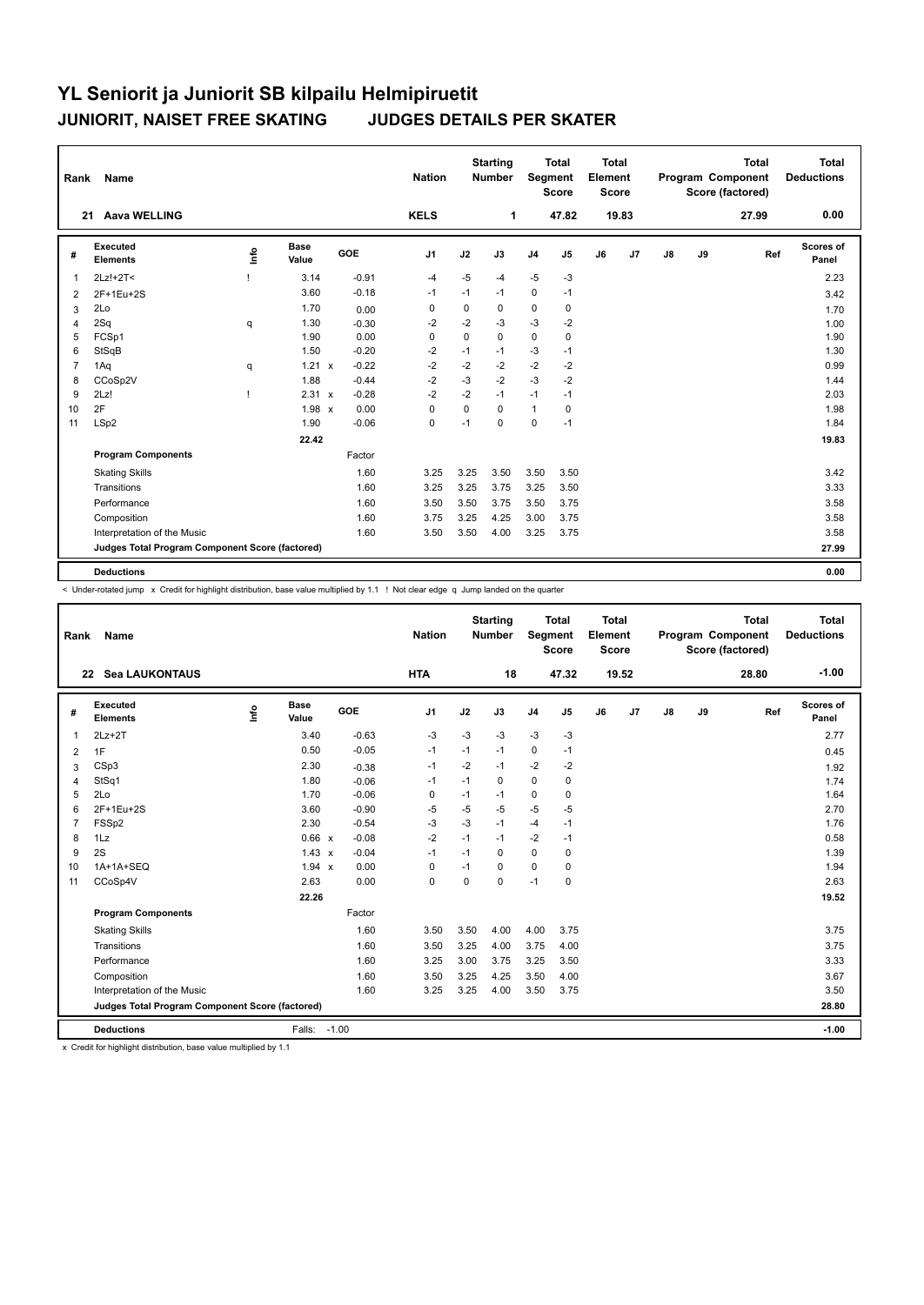| Rank           | Name                                            |         |                      |         | <b>Nation</b> |          | <b>Starting</b><br>Number | <b>Segment</b> | <b>Total</b><br><b>Score</b> | <b>Total</b><br>Element<br><b>Score</b> |       |               |    | <b>Total</b><br>Program Component<br>Score (factored) | Total<br><b>Deductions</b> |
|----------------|-------------------------------------------------|---------|----------------------|---------|---------------|----------|---------------------------|----------------|------------------------------|-----------------------------------------|-------|---------------|----|-------------------------------------------------------|----------------------------|
|                | Ella KUIVALA<br>23                              |         |                      |         | <b>MJT</b>    |          | 3                         |                | 46.23                        |                                         | 20.43 |               |    | 26.80                                                 | $-1.00$                    |
| #              | Executed<br><b>Elements</b>                     | lnfo    | <b>Base</b><br>Value | GOE     | J1            | J2       | J3                        | J <sub>4</sub> | J5                           | J6                                      | J7    | $\mathsf{J}8$ | J9 | Ref                                                   | <b>Scores of</b><br>Panel  |
| $\overline{1}$ | LSp2                                            |         | 1.90                 | 0.13    | $\mathbf{1}$  | 0        | 1                         | $\mathbf{1}$   | $\mathbf 0$                  |                                         |       |               |    |                                                       | 2.03                       |
| 2              | 2Lz!+2Tq+2Lo                                    |         | 5.10                 | $-1.05$ | $-5$          | -5       | $-5$                      | $-5$           | $-4$                         |                                         |       |               |    |                                                       | 4.05                       |
| 3              | 2F                                              |         | 1.80                 | $-0.54$ | $-3$          | $-3$     | $-3$                      | $-3$           | $-3$                         |                                         |       |               |    |                                                       | 1.26                       |
| 4              | 2S                                              |         | 1.30                 | 0.00    | 0             | 0        | 0                         | $\mathbf{1}$   | 0                            |                                         |       |               |    |                                                       | 1.30                       |
| 5              | FSSp1                                           |         | 2.00                 | $-0.20$ | $-1$          | $-1$     | 0                         | $-1$           | $-1$                         |                                         |       |               |    |                                                       | 1.80                       |
| 6              | 1A                                              |         | 1.10                 | 0.04    | 0             | 0        | 1                         | $\mathbf{1}$   | 0                            |                                         |       |               |    |                                                       | 1.14                       |
| $\overline{7}$ | 2Lz!                                            | T       | 2.31 x               | $-1.05$ | $-5$          | $-5$     | $-5$                      | $-5$           | $-5$                         |                                         |       |               |    |                                                       | 1.26                       |
| 8              | 2F<                                             | $\prec$ | 1.58 x               | $-0.72$ | $-5$          | $-5$     | $-5$                      | $-5$           | $-5$                         |                                         |       |               |    |                                                       | 0.86                       |
| 9              | StSq1                                           |         | 1.80                 | $-0.18$ | $-1$          | $-1$     | $-1$                      | $-1$           | $-1$                         |                                         |       |               |    |                                                       | 1.62                       |
| 10             | 2S+1A+SEQ                                       |         | 2.11 x               | 0.00    | 0             | 0        | 0                         | $\mathbf{1}$   | 0                            |                                         |       |               |    |                                                       | 2.11                       |
| 11             | CCoSp3                                          |         | 3.00                 | 0.00    | $\mathbf 0$   | $\Omega$ | $\Omega$                  | $\mathbf 0$    | $-1$                         |                                         |       |               |    |                                                       | 3.00                       |
|                |                                                 |         | 24.00                |         |               |          |                           |                |                              |                                         |       |               |    |                                                       | 20.43                      |
|                | <b>Program Components</b>                       |         |                      | Factor  |               |          |                           |                |                              |                                         |       |               |    |                                                       |                            |
|                | <b>Skating Skills</b>                           |         |                      | 1.60    | 3.50          | 3.50     | 3.50                      | 3.75           | 3.25                         |                                         |       |               |    |                                                       | 3.50                       |
|                | Transitions                                     |         |                      | 1.60    | 3.25          | 3.50     | 3.00                      | 4.00           | 3.25                         |                                         |       |               |    |                                                       | 3.33                       |
|                | Performance                                     |         |                      | 1.60    | 3.25          | 3.00     | 3.25                      | 3.75           | 3.00                         |                                         |       |               |    |                                                       | 3.17                       |
|                | Composition                                     |         |                      | 1.60    | 3.50          | 3.50     | 4.00                      | 3.50           | 3.50                         |                                         |       |               |    |                                                       | 3.50                       |
|                | Interpretation of the Music                     |         |                      | 1.60    | 3.00          | 3.00     | 3.75                      | 3.50           | 3.25                         |                                         |       |               |    |                                                       | 3.25                       |
|                | Judges Total Program Component Score (factored) |         |                      |         |               |          |                           |                |                              |                                         |       |               |    |                                                       | 26.80                      |
|                | <b>Deductions</b>                               |         | Falls:               | $-1.00$ |               |          |                           |                |                              |                                         |       |               |    |                                                       | $-1.00$                    |

< Under-rotated jump x Credit for highlight distribution, base value multiplied by 1.1 ! Not clear edge q Jump landed on the quarter

| Rank           | Name                                            |          |                      |            | <b>Nation</b>  |             | <b>Starting</b><br><b>Number</b> | Segment        | <b>Total</b><br><b>Score</b> | <b>Total</b><br>Element<br>Score |       |               |    | <b>Total</b><br>Program Component<br>Score (factored) | <b>Total</b><br><b>Deductions</b> |
|----------------|-------------------------------------------------|----------|----------------------|------------|----------------|-------------|----------------------------------|----------------|------------------------------|----------------------------------|-------|---------------|----|-------------------------------------------------------|-----------------------------------|
|                | Emilia HÄNNINEN<br>24                           |          |                      |            | <b>ML</b>      |             | 6                                |                | 45.40                        |                                  | 16.54 |               |    | 29.86                                                 | $-1.00$                           |
| #              | Executed<br><b>Elements</b>                     | ۴        | <b>Base</b><br>Value | <b>GOE</b> | J <sub>1</sub> | J2          | J3                               | J <sub>4</sub> | J5                           | J6                               | J7    | $\mathsf{J}8$ | J9 | Ref                                                   | Scores of<br>Panel                |
| 1              | 2Lo                                             |          | 1.70                 | $-0.11$    | $-1$           | $-1$        | $-1$                             | 0              | $\mathbf 0$                  |                                  |       |               |    |                                                       | 1.59                              |
| 2              | 2F<                                             | $\hat{}$ | 1.44                 | $-0.72$    | $-5$           | $-5$        | $-5$                             | $-5$           | $-5$                         |                                  |       |               |    |                                                       | 0.72                              |
| 3              | 2S                                              |          | 1.30                 | 0.00       | 0              | $-1$        | 0                                | 0              | 0                            |                                  |       |               |    |                                                       | 1.30                              |
| 4              | FSSp3                                           |          | 2.60                 | $-0.35$    | $-1$           | $-1$        | $-2$                             | $-2$           | $-1$                         |                                  |       |               |    |                                                       | 2.25                              |
| 5              | 2T <                                            | $\hat{}$ | 1.04                 | $-0.35$    | $-3$           | $-4$        | $-2$                             | $-4$           | $-3$                         |                                  |       |               |    |                                                       | 0.69                              |
| 6              | 2Fq                                             | q        | 1.80                 | $-0.54$    | $-4$           | $-3$        | $-3$                             | $-3$           | -3                           |                                  |       |               |    |                                                       | 1.26                              |
| $\overline{7}$ | 2T<                                             | $\prec$  | 1.14 x               | $-0.31$    | $-5$           | $-3$        | $-3$                             | $-3$           | $-3$                         |                                  |       |               |    |                                                       | 0.83                              |
| 8              | LSp1                                            |          | 1.50                 | $-0.15$    | 0              | $-1$        | $-1$                             | $-1$           | $-1$                         |                                  |       |               |    |                                                       | 1.35                              |
| 9              | StSq2                                           |          | 2.60                 | $-0.26$    | -1             | $-2$        | $-1$                             | 0              | $-1$                         |                                  |       |               |    |                                                       | 2.34                              |
| 10             | 1A                                              |          | 1.21 x               | 0.00       | $\Omega$       | $-1$        | $\Omega$                         | 0              | 0                            |                                  |       |               |    |                                                       | 1.21                              |
| 11             | CCoSp3                                          |          | 3.00                 | 0.00       | $\mathbf 0$    | $\mathbf 0$ | $\mathbf 0$                      | 0              | $\mathbf 0$                  |                                  |       |               |    |                                                       | 3.00                              |
|                |                                                 |          | 19.33                |            |                |             |                                  |                |                              |                                  |       |               |    |                                                       | 16.54                             |
|                | <b>Program Components</b>                       |          |                      | Factor     |                |             |                                  |                |                              |                                  |       |               |    |                                                       |                                   |
|                | <b>Skating Skills</b>                           |          |                      | 1.60       | 3.50           | 3.25        | 4.00                             | 3.75           | 3.25                         |                                  |       |               |    |                                                       | 3.50                              |
|                | Transitions                                     |          |                      | 1.60       | 3.75           | 3.50        | 4.00                             | 3.50           | 3.25                         |                                  |       |               |    |                                                       | 3.58                              |
|                | Performance                                     |          |                      | 1.60       | 3.75           | 3.50        | 4.25                             | 4.25           | 3.50                         |                                  |       |               |    |                                                       | 3.83                              |
|                | Composition                                     |          |                      | 1.60       | 4.00           | 3.50        | 4.75                             | 3.75           | 3.75                         |                                  |       |               |    |                                                       | 3.83                              |
|                | Interpretation of the Music                     |          |                      | 1.60       | 4.25           | 3.25        | 4.75                             | 4.00           | 3.50                         |                                  |       |               |    |                                                       | 3.92                              |
|                | Judges Total Program Component Score (factored) |          |                      |            |                |             |                                  |                |                              |                                  |       |               |    |                                                       | 29.86                             |
|                | <b>Deductions</b>                               |          | Falls: -1.00         |            |                |             |                                  |                |                              |                                  |       |               |    |                                                       | $-1.00$                           |

< Under-rotated jump x Credit for highlight distribution, base value multiplied by 1.1 q Jump landed on the quarter